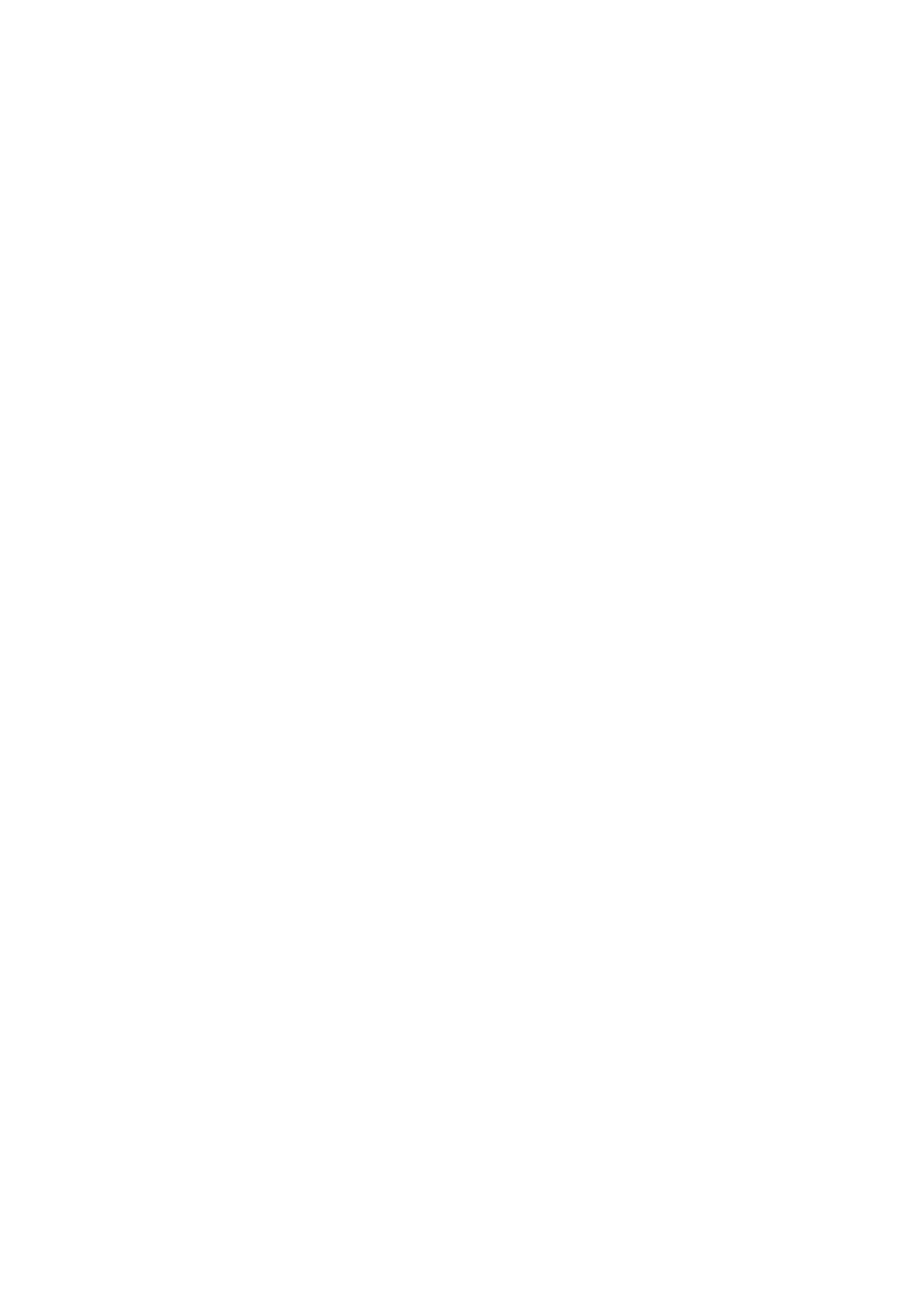

#### **1 Welcome**

Chair Northey opened the meeting with a karakia.

#### **2 Apologies**

There were no apologies.

The chair carried out a roll call of members

| <b>Member</b>                 | <b>Attendance</b> |
|-------------------------------|-------------------|
| <b>Chair Richard Northey</b>  | In-person         |
| Deputy Chair Alex Bonham      | Online            |
| Member Glenda Fryer           | Online            |
| <b>Member Graeme Gunthorp</b> | Online            |
| Member Kerrin Leoni           | In-person         |
| Member Julie Sandilands       | Online            |

#### **3 Declaration of Interest**

Chair Northey declared an interest in item 16: Waitematā Accommodation Support Fund 2021/2022 grant allocations.

Member Fryer declared an interest in item 17: Waitematā Local Grant Round and Multiboard Grant Round Two 2021/2022 grant allocations.

# **4 Confirmation of Minutes**

Resolution number WTM/2022/74

MOVED by Chairperson R Northey, seconded by Member KL Leoni:

#### **That the Waitematā Local Board:**

**a) confirm the minutes of its ordinary meeting, held on Tuesday, 10 May 2022, as a true and correct record.**

**CARRIED**

Note: The Chair with the consent of the meeting accorded precedence to Item 12 - Confirm appointment and Declaration by Waitematā Local Board Member-elect Genevieve Sage at this time.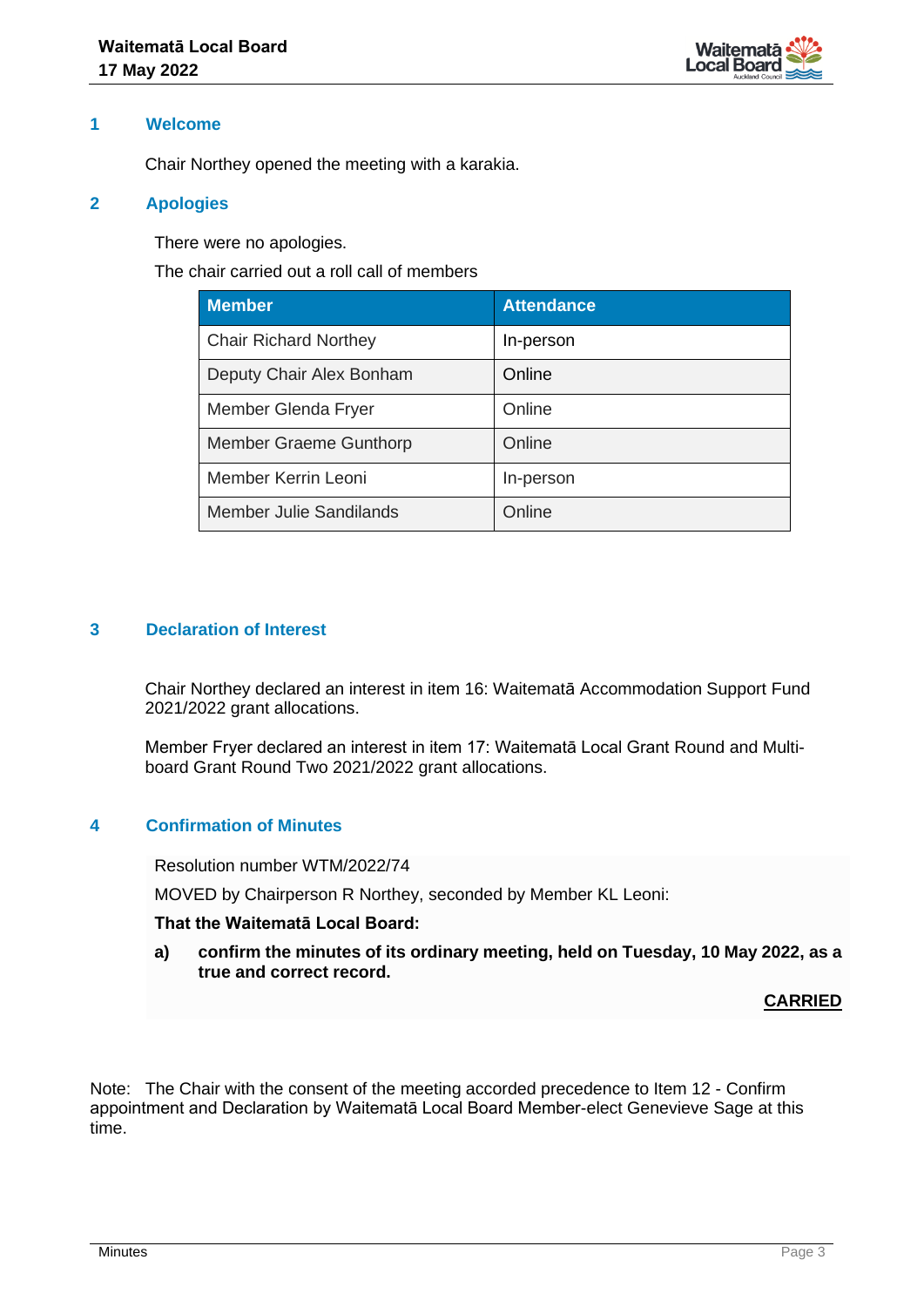

#### **12 Confirm appointment and Declaration by Waitematā Local Board Member-elect Genevieve Sage**

Copies of Genevieve Sage's declaration and maiden speech have been placed on the official minutes and will be available on the Auckland Council website as a minutes attachment.

Resolution number WTM/2022/75

MOVED by Chairperson R Northey, seconded by Member KL Leoni:

## **That the Waitematā Local Board:**

**a) confirm its appointment of Genevieve Sage to the vacancy created by the resignation of former member Adriana Avendano Christie**

#### **CARRIED**

Note: Genevieve Sage made her declaration pursuant to Schedule 7, clause 14 of the Local Government Act 2002.

Resolution number WTM/2022/76

MOVED by Chairperson R Northey, seconded by Member KL Leoni:

#### **That the Waitematā Local Board:**

- **b) receive the declaration made by Member G Sage pursuant to Schedule 7, clause 14, of the Local Government Act 2002**
- **c) warmly welcome Genevieve Sage to membership of the Board.**

#### **CARRIED**

Note: Genevieve Sage was given an opportunity to address the meeting and deliver her maiden speech.

#### **Attachments**

- A 17 May 2022, Waitematā Local Board Item 12: Confirm appointment and Declaration by Waitematā Local Board Member-elect Genevieve Sage - declaration
- B 17 May 2022, Waitematā Local Board Item 12: Confirm appointment and Declaration by Waitematā Local Board Member-elect Genevieve Sage - maiden speech

#### **5 Leave of Absence**

There were no leaves of absence.

#### **6 Acknowledgements**

There were no acknowledgements.

#### **7 Petitions**

There were no petitions.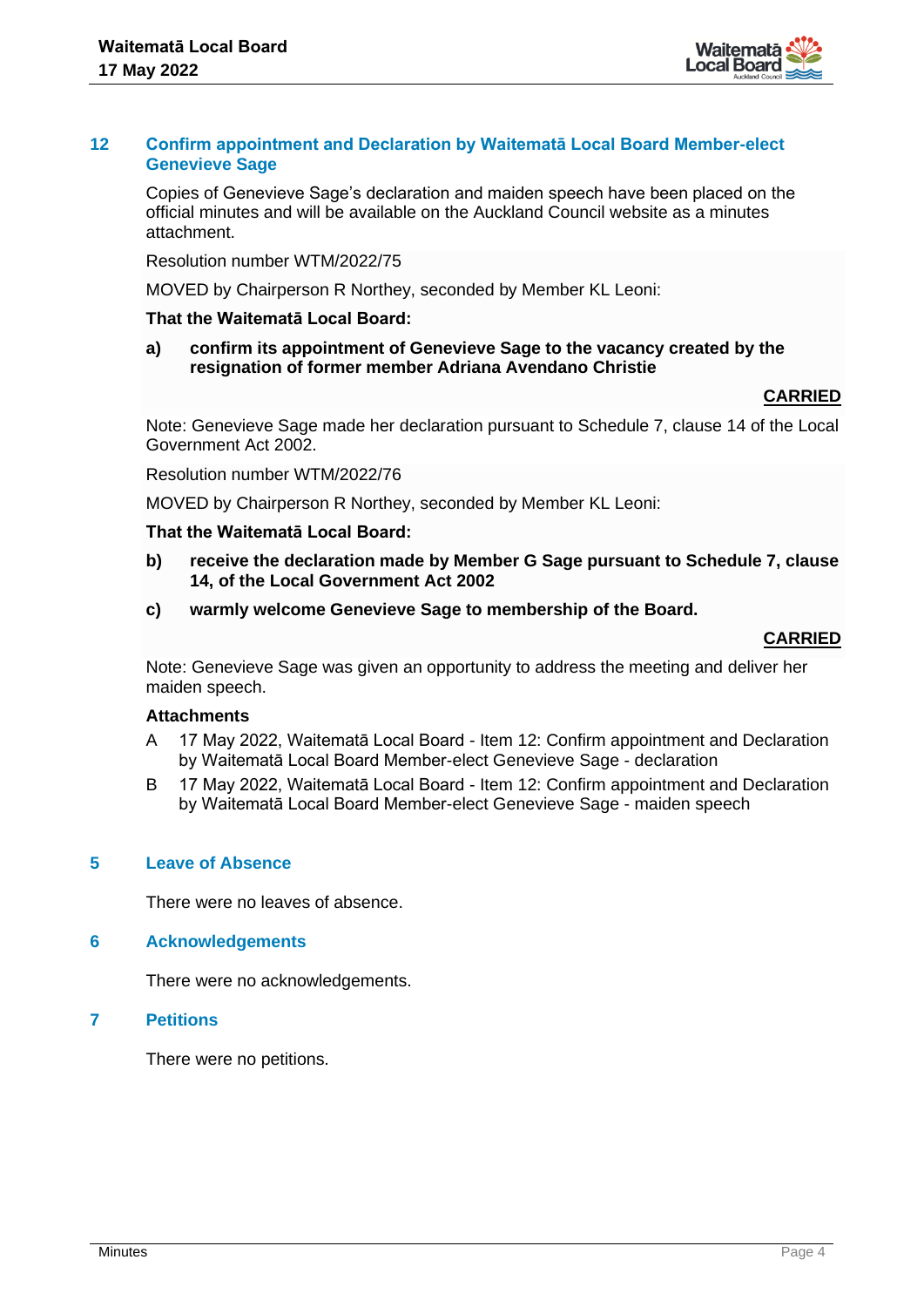

#### **8 Deputations**

#### **8.1 Sarah Somerville and Tricia Reade, The Auckland Performing Arts Centre**

Sarah Somerville and Tricia Reade from the Auckland Performing Arts Centre were in attendance to speak to the board about the impact of the arts partnership and give an update on the activities they've been delivering, as well as plans for the future.

Resolution number WTM/2022/77

MOVED by Chairperson R Northey, seconded by Member GS Sage:

**That the Waitematā Local Board:**

**a) receive the tabled presentation and thank Sarah Somerville and Tricia Reade from TAPAC for their presentation and attendance.**

# **CARRIED**

#### **Attachments**

- A 17 May 2022, Waitematā Local Board Item 8.1: Sarah Somerville and Tricia Reade, The Auckland Performing Arts Centre - presentation
- B 17 May 2022, Waitematā Local Board Item 8.1: Sarah Somerville and Tricia Reade, The Auckland Performing Arts Centre - handout

# **8.2 Clayton Wakefield, Te Araroa Auckland Trust**

Clayton Wakefield from Te Araroa Auckland Trust was in attendance to speak to the board to raise awareness of the aspects of Te Araroa Trail in the local board area and to highlight the importance of community connections in supporting the trail.

Resolution number WTM/2022/78

MOVED by Chairperson R Northey, seconded by Member GF Fryer:

#### **That the Waitematā Local Board:**

**a) receive the tabled presentation and thank Clayton Wakefield from Te Araroa Auckland Trust for his presentation and attendance.**

#### **CARRIED**

#### **Attachments**

A 17 May 2022, Waitematā Local Board - Item 8.2: Clayton Wakefield, Te Araroa Auckland Trust - presentation

# **8.3 Ema Barton, Holding Space Aotearoa Trust**

Ema Barton from Holding Space Aotearoa Trust was in attendance to speak to the board about the impact of the board's previous funding on their work in the community, and how the board could support further in the future. Resolution number WTM/2022/79

MOVED by Chairperson R Northey, seconded by Deputy Chairperson A Bonham:

#### **That the Waitematā Local Board:**

- **a) receive the presentation and thank Ema Barton from Holding Space Aotearoa Trust for her presentation and attendance**
- **b) refer to staff how arts groups we have supported can be further supported.**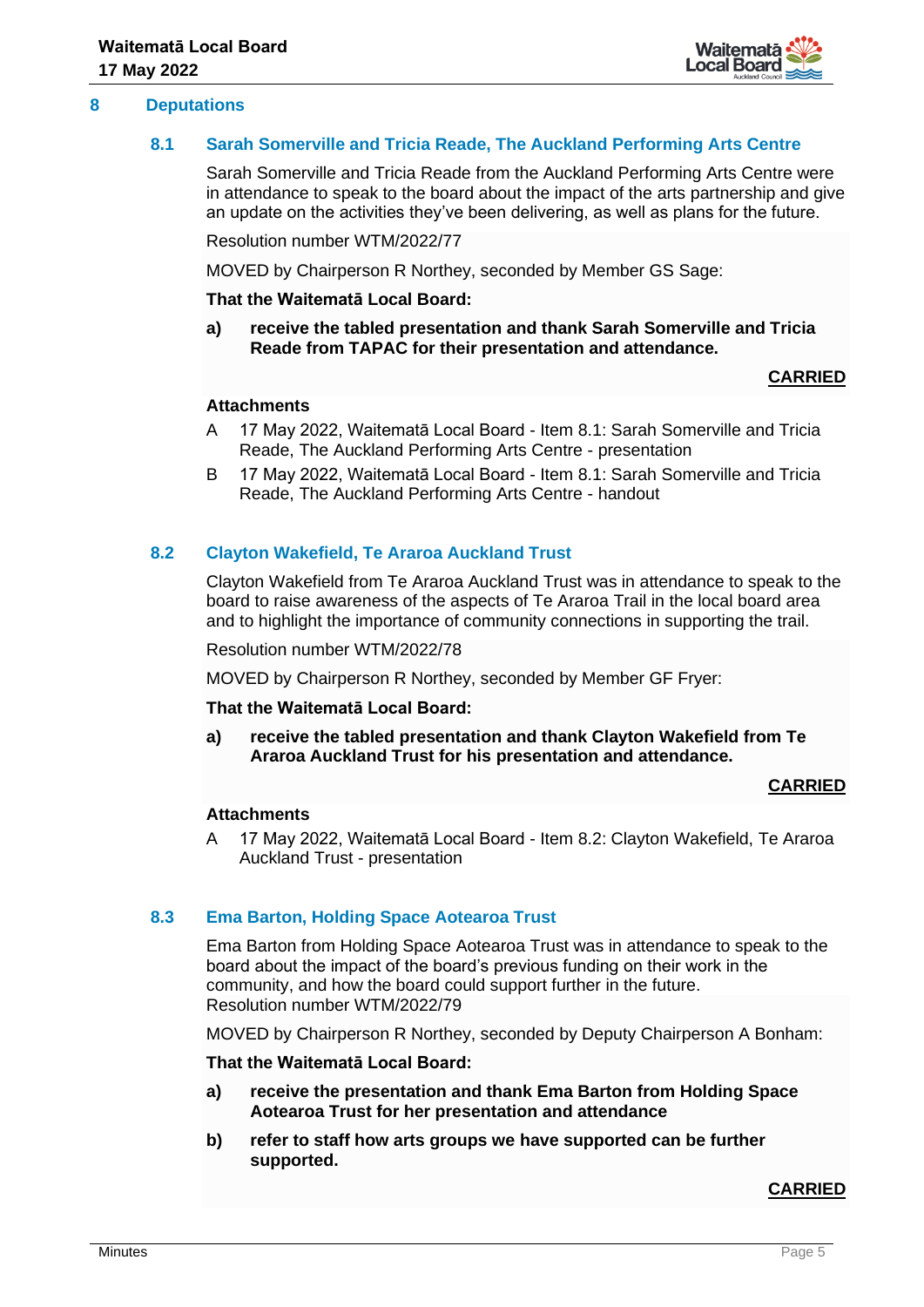

Note: The Chair with the consent of the meeting accorded precedence to Item 11 – Ward Councillor's report at this time.

# **11 Ward Councillor's report**

Resolution number WTM/2022/80

MOVED by Chairperson R Northey, seconded by Member KL Leoni:

#### **That the Waitematā Local Board:**

#### **a) receive the written and verbal report from the Waitematā and Gulf Ward Councillor, Pippa Coom.**

#### **CARRIED**

Note: Chair Northey received apologies from Ōrākei Ward Councillor Desley Simpson on 16<sup>th</sup> May at a meeting of the Domain Committee.

#### **9 Public Forum**

Note: although the agenda stated a time limit of 3 minutes for each public forum item, the Board applied the 5 minute time limit provided in its revised standing orders.

## **9.1 Hana-Rae Seifert, Golf New Zealand**

Hana-Rae Seifert from Golf New Zealand was in attendance to speak to the board about Item 21: Draft Auckland golf investment plan, and Golf New Zealand's concerns with the draft plan, particularly around consultation and stakeholder engagement.

Resolution number WTM/2022/81

MOVED by Chairperson R Northey, seconded by Member KL Leoni:

**That the Waitematā Local Board:**

- **a) receive the presentation and thank Hana-Rae Seifert from Golf New Zealand for her presentation and attendance.**
- **a) take the presentation into account in the Board's consideration of item 21.**

**CARRIED**

# **9.2 Cathy Bi-Riley and Francesca Frandi, Free Fares NZ**

Cathy Bi-Riley and Francesca Frandi from Free Fares NZ were in attendance to speak to the board about the Free Fares campaign.

Resolution number WTM/2022/82

MOVED by Chairperson R Northey, seconded by Deputy Chairperson A Bonham:

**That the Waitematā Local Board:**

**a) receive the presentation and thank Cathy Bi-Riley and Francesca Frandi from Free Fares NZ for their presentation and attendance.**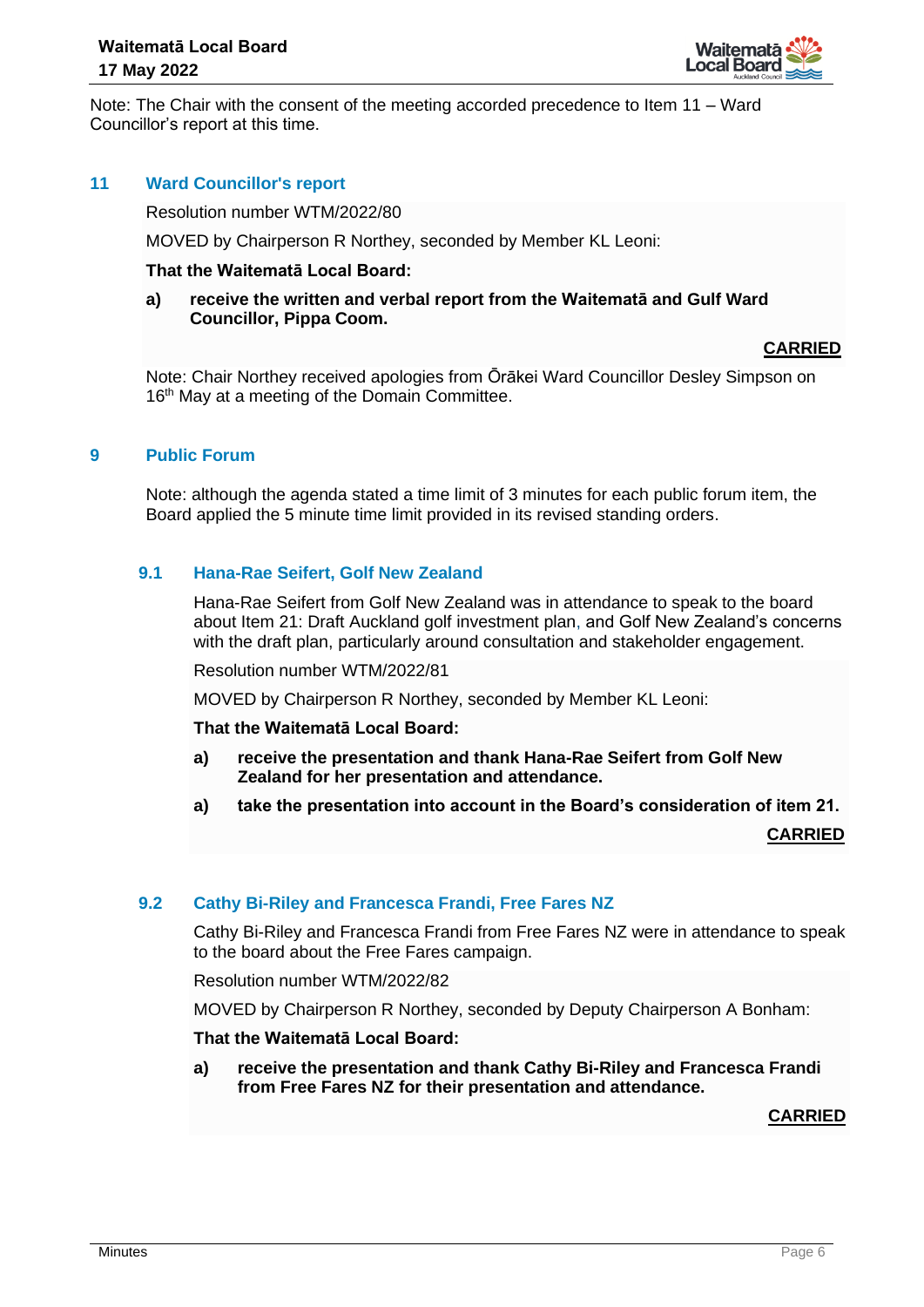

# **9.3 Gael Baldock**

Gael Baldock was in attendance to speak about Item 13: Western Springs Lakeside Te Wai Orea Park – proposed new track, and to raise concerns about the consultation process and track location.

Resolution number WTM/2022/83

MOVED by Chairperson R Northey, seconded by Member KL Leoni:

**That the Waitematā Local Board:**

- **a) receive the tabled presentation and thank Gael Baldock for her presentation and attendance**
- **b) take the presentation into account in the Board's consideration of item 13.**

**CARRIED**

#### **Attachments**

A 17 May 2022, Waitematā Local Board - Item 9.3: Gael Baldock - presentation materials

#### **9.4 Max Ryan**

Max Ryan was in attendance to speak to the petition regarding the opening season of the Parnell Baths, presented to the board at the 12<sup>th</sup> April meeting.

Resolution number WTM/2022/84

MOVED by Chairperson R Northey, seconded by Deputy Chairperson A Bonham:

**That the Waitematā Local Board:**

- **a) receive the presentation and thank Max Ryan for his presentation and attendance**
- **b) refer to staff for a report on the pattern of the season for the last ten years and on the appropriate season in future for the Parnell Baths.**

#### **CARRIED**

#### **10 Extraordinary Business**

There was no extraordinary business.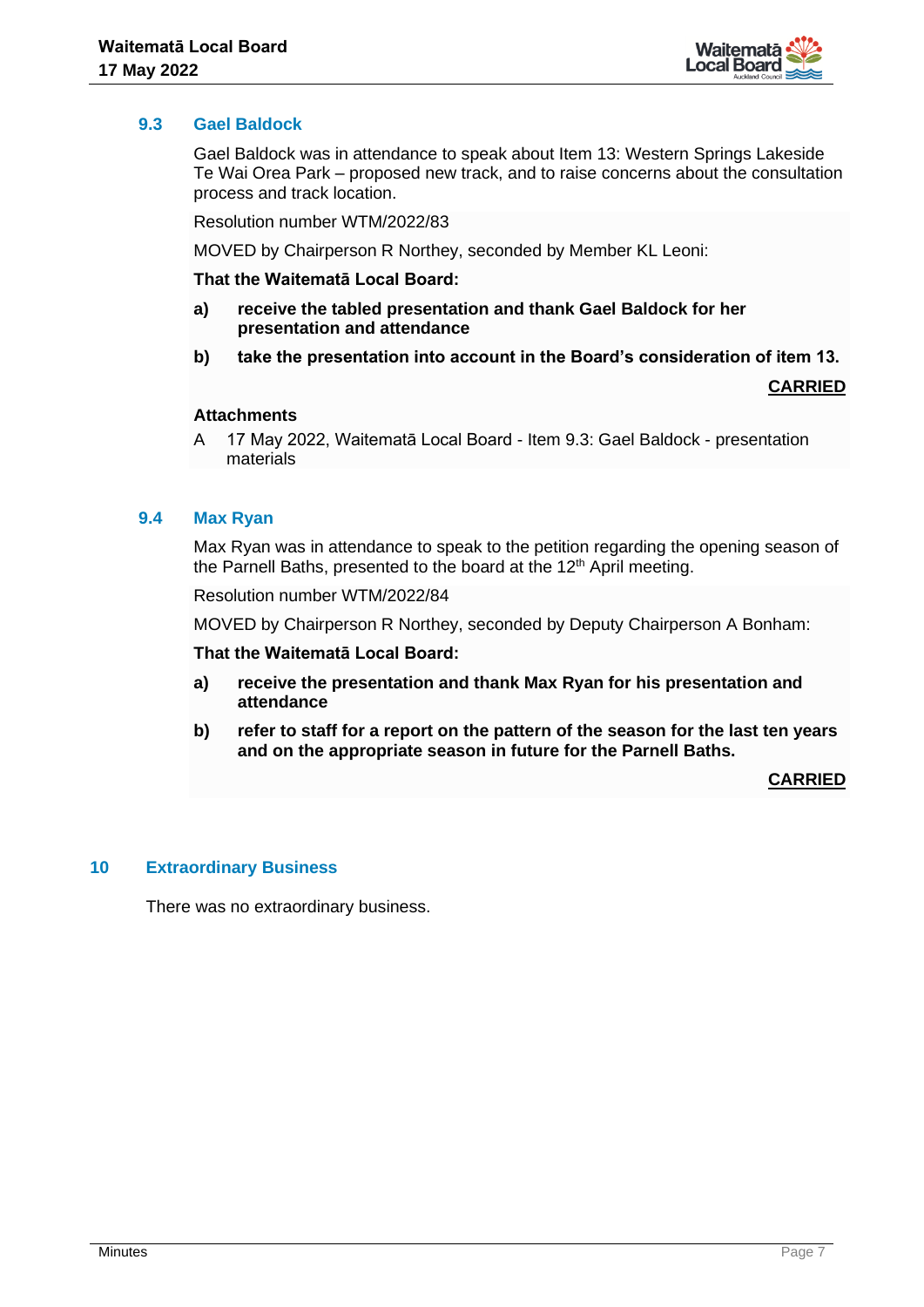

# **13 Western Springs Lakeside Te Wai Orea Park - proposed new track**

Grant Jennings, Manager Kauri Dieback and Tracks Specialist, was in attendance to speak to this report.

Resolution number WTM/2022/85

MOVED by Chairperson R Northey, seconded by Member GF Fryer:

#### **That the Waitematā Local Board:**

- **a) receive the submissions and thank the members of the public and organisations that submitted on this proposed new track, noting that that they were overwhelmingly in favour of the proposal**
- **b) approve the provision of a new pedestrian loop track linking off the existing track and connecting West View Road and the Western Springs Lakeside Te Wai Ōrea Park totalling \$105,000**
- **b) approve the provision of two-armed bench seating on the new track totalling \$6,200**
- **c) approve the provision of interpretative signage, providing history of the land, totalling \$9,000 for a sign at the two entrances of the existing track and in addition provide ecological signage**
- **d) approve the provision of a wheelchair turn around area at the end of the lowerlevel section of the existing track totalling \$800**
- **e) approve a total of \$121,000 funding from the local board's LDI capital expenditure budget for the provision of the new track, seating, signage, and a wheelchair turning area to proceed and request that Community Facilities include this project in the 2022/2023 annual work programme.**

**CARRIED**

# **14 Market Square public realm development**

Fiona Knox, Priority Location Director Waterfront, Eke Panuku, was in attendance to speak to this item.

Resolution number WTM/2022/86

MOVED by Deputy Chairperson A Bonham, seconded by Chairperson R Northey:

#### **That the Waitematā Local Board:**

- **a) endorse the Market Square concept design (as per attachment) for public consultation**
- **b) asserts that this is not a high priority project at a time when the Governing Body has not yet been persuaded to resolve to enhance its income sufficiently to ensure that projects important to reducing climate emissions or of high community benefit will not be cancelled or postponed.**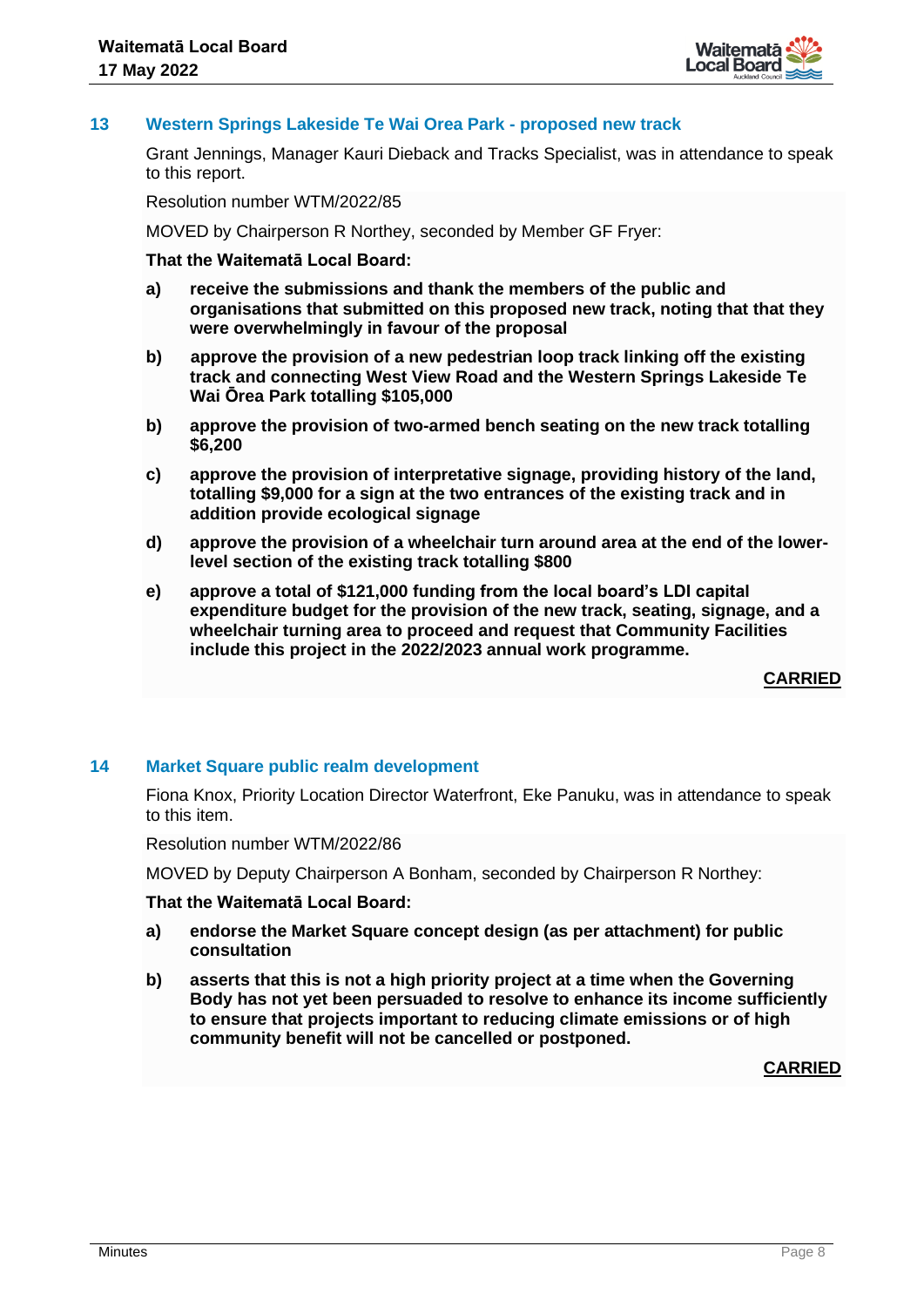

# **15 Auckland Transport - Local Board Feedback on New North Road Options**

Angelene Burn, Engagement Partner Auckland Transport, was in attendance to speak to this item.

A feedback document was tabled for this item and can be found on the Auckland Council website as a minutes attachment.

Resolution number WTM/2022/87

MOVED by Member G Gunthorp, seconded by Member J Sandilands:

#### **That the Waitematā Local Board:**

- **a) approve the tabled detailed feedback on their preferred conceptual option which will serve as basis for more detailed planning on the New North Road – Connected Communities project**
- **b) recommend that a modified version of Approach B is the preferred option because it will provide the best mix of reliable bus services and safe protected cycle lanes at a reasonable cost, and it does not unreasonably require cyclists to leave the main road corridor**
- **c) support the inclusion of** 
	- **i) a protected bi-directional cycleway on the eastern side of Symonds Street**
	- **ii) ensuring connectivity northwards along Symonds Street**
	- **iii) providing bus lanes throughout those parts of Symonds Street and New North Road located in the Waitemata Local Board area.**
	- **iv) a bi-directional cycleway on the eastern side of New North Road linking with the Dominion Road cycle lanes, particularly with the likely demolition of the Dominion Road interchange**
	- **v) proposed layout option (iii) between Alex Evans Street and Khyber Pass Road because it has one general vehicle lane each way and should be the safest**
	- **vi) proposed layout (ii) of two general traffic lanes in each direction from Khyber Pass Road to Mt Eden Road because of the amount of traffic in this section.**

# **CARRIED**

Under Standing Order 1.9.7 Member G Sage requested her abstention be recorded.

#### **Attachments**

A 17 May 2022, Waitematā Local Board, Item 15: Auckland Transport - Local Board Feedback on New North Road Options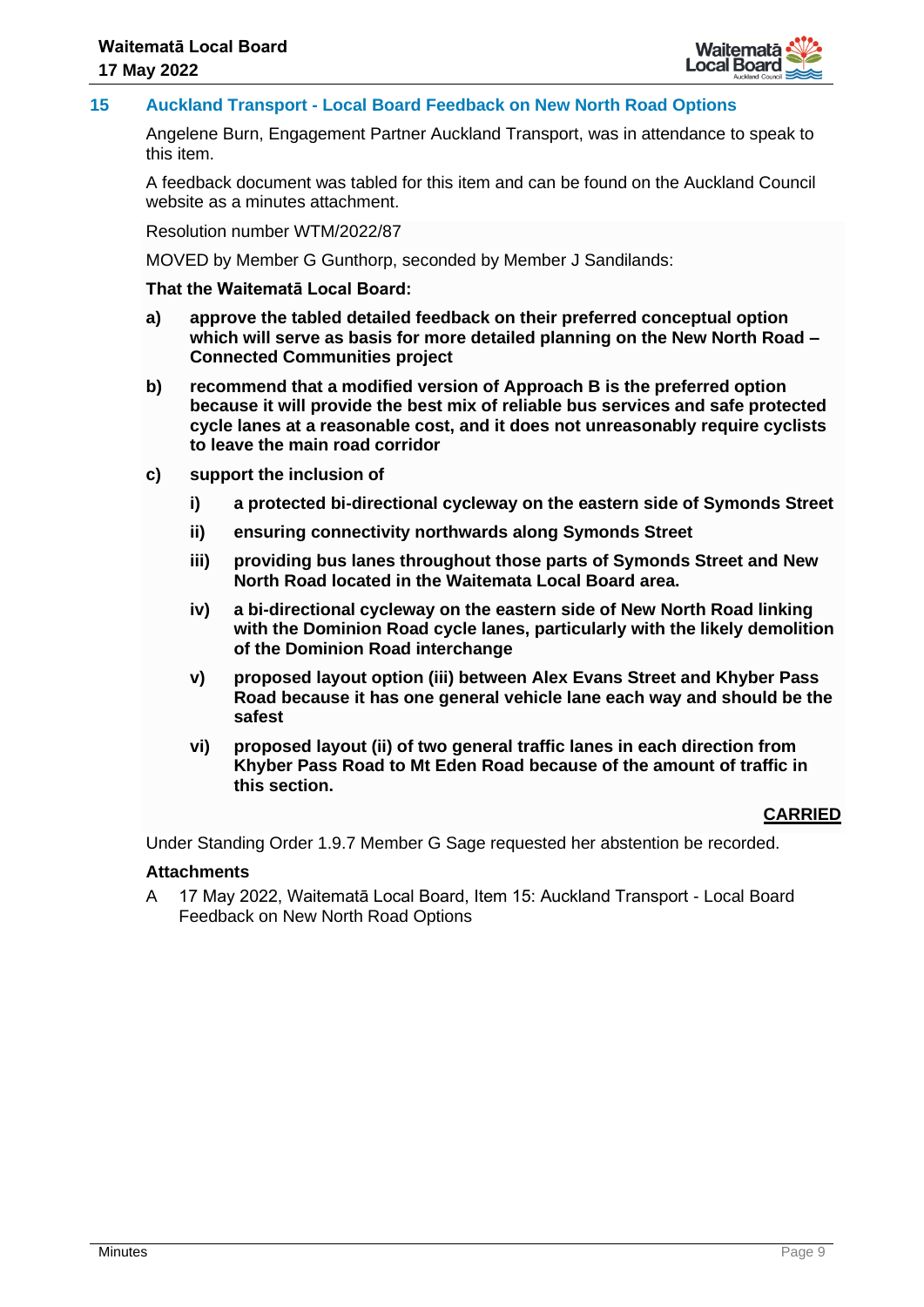

# **16 Waitematā Accommodation Support Fund 2021/2022 grant allocations**

Arna Casey, Grants Advisor, was in attendance to speak to this item.

Resolution number WTM/2022/88

MOVED by Chairperson R Northey, seconded by Member KL Leoni:

#### **That the Waitematā Local Board:**

#### **a) approve the following applications received for the Waitematā Accommodation Support Fund for the amounts as listed in Table One below:**

| <b>Application</b><br>ID | <b>Organisation</b>                                                                                        | <b>Accommodation Location</b>                                                                                             | <b>Amount</b><br><b>Approved</b> |
|--------------------------|------------------------------------------------------------------------------------------------------------|---------------------------------------------------------------------------------------------------------------------------|----------------------------------|
| ASF202205                | <b>Auckland</b><br><b>Writers' and</b><br>Readers'<br><b>Festival</b><br><b>Charitable</b><br><b>Trust</b> | <b>Suite 9A Wellesley Centre</b><br>44-52 Wellesley Street<br><b>Auckland 1010</b><br><b>New Zealand</b>                  | \$5,000.00                       |
| ASF202235                | <b>Auckland</b><br>Youth<br>Orchestra Inc.                                                                 | C/- St Peter's College<br><b>Music Department</b><br>23 Mountain Rd<br><b>Grafton Auckland 1023</b><br><b>New Zealand</b> | \$1,800.00                       |
| ASF202231                | <b>Body Positive</b><br>Incorporated                                                                       | 1/3 Poynton Ter<br><b>Auckland Central</b><br><b>Auckland 1010</b><br><b>New Zealand</b>                                  | \$8,000.00                       |
| ASF202222                | <b>Conservation</b><br><b>Volunteers</b><br><b>New Zealand</b>                                             | 10 New North Rd<br>Villa Dalmacija, Level 2<br><b>Eden Terrace Auckland</b><br>1021<br><b>New Zealand</b>                 | \$2,000.00                       |
| ASF202225                | <b>Fun and</b><br><b>Games Toy</b><br>Library<br>Incorporated                                              | 446 Parnell Rd<br><b>Parnell Auckland 1052</b><br><b>New Zealand</b>                                                      | \$5,300.00                       |
| ASF202226                | <b>Indian Ink</b><br><b>Trust</b>                                                                          | Level, 323 Queen Street<br><b>Auckland Central</b><br><b>Auckland 1010</b><br><b>New Zealand</b>                          | \$5,500.00                       |
| ASF202204                | <b>Massive</b><br><b>Company Trust</b><br>- Massive<br><b>Theatre</b><br>Company                           | Suite 2, Level 2, 10 New<br><b>North Rd</b><br><b>Eden Terrace Auckland</b><br>1021<br><b>New Zealand</b>                 | \$8,000.00                       |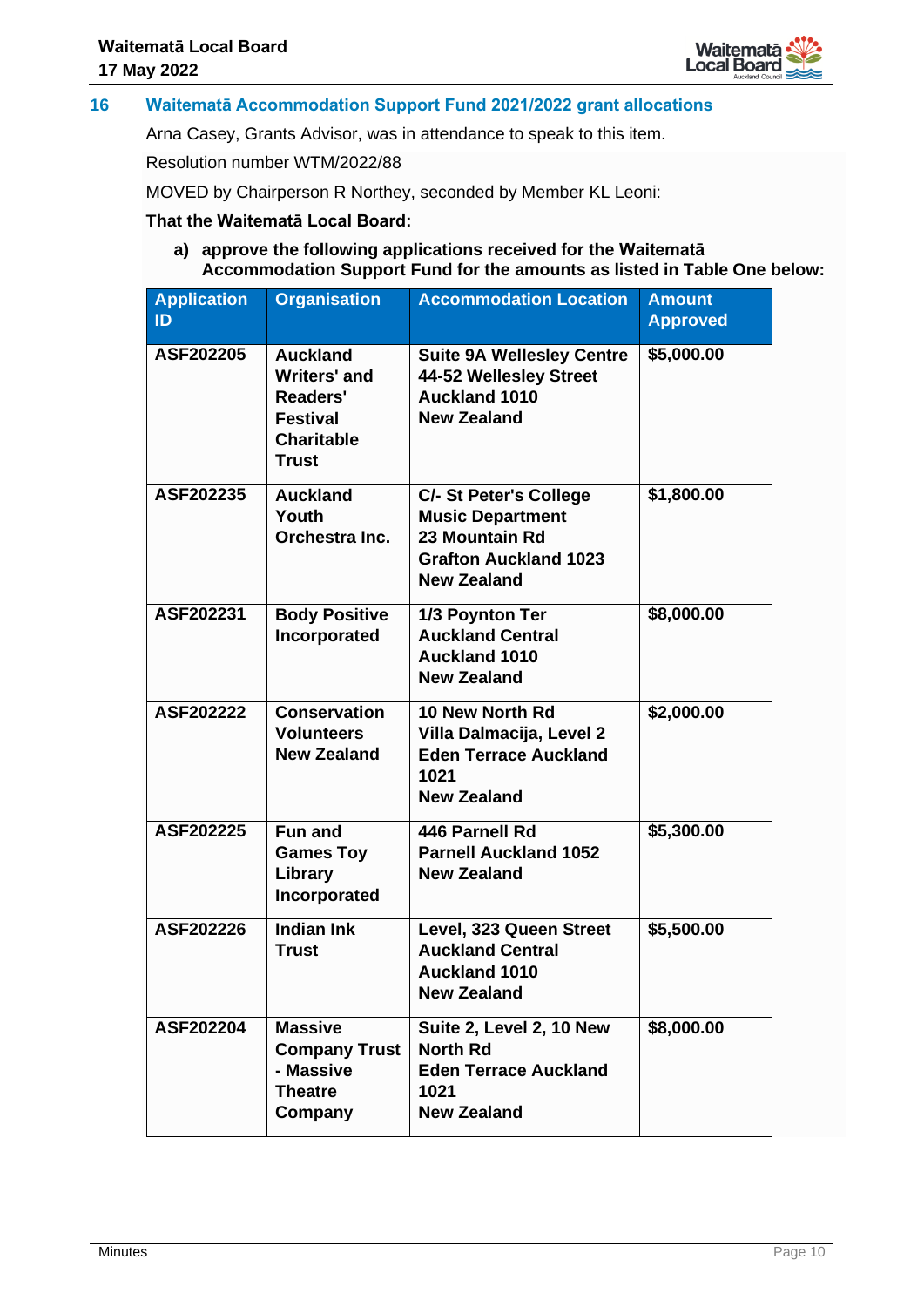

| ASF202219 | <b>Nightsong</b>                                              | 283 Karangahape Rd<br><b>Conference Room</b><br><b>Auckland Central</b><br><b>Auckland 1010</b><br><b>New Zealand</b> | \$6,000.00  |
|-----------|---------------------------------------------------------------|-----------------------------------------------------------------------------------------------------------------------|-------------|
| ASF202228 | Objectspace                                                   | 13 Rose Rd<br><b>Grey Lynn Auckland 1021</b><br><b>New Zealand</b>                                                    | \$4,000.00  |
| ASF202221 | <b>OutLine</b><br>Aotearoa<br>Incorporated                    | 31 Hargreaves St<br><b>Auckland Central</b><br><b>Auckland 1011</b><br><b>New Zealand</b>                             | \$5,000.00  |
| ASF202233 | <b>Rainbow Youth</b><br>Incorporated                          | 11 Edinburgh St<br><b>Auckland Central</b><br><b>Auckland 1010</b><br><b>New Zealand</b>                              | \$7,000.00  |
| ASF202224 | <b>Show Me</b><br><b>Shorts Film</b><br><b>Festival Trust</b> | 147 Great North Rd<br><b>Auckland 1021</b><br><b>New Zealand</b>                                                      | \$5,000.00  |
| ASF202229 | <b>Te Karanga</b><br><b>Charitable</b><br>Trust               | 169 Karangahape Rd<br><b>Auckland Central</b><br><b>Auckland 1010</b><br><b>New Zealand</b>                           | \$6,000.00  |
| ASF202216 | <b>Audio</b><br><b>Foundation</b>                             | 4 Poynton Ter<br><b>Auckland Central</b><br><b>Auckland 1010</b><br><b>New Zealand</b>                                | \$5,000.00  |
| ASF202217 | <b>The Basement</b><br><b>Theatre Trust</b>                   | Level 1, 323 Queen Street<br><b>Auckland City Auckland</b><br>1141<br><b>New Zealand</b>                              | \$6,000.00  |
| ASF202234 | <b>The Kindness</b><br><b>Institute</b>                       | 300 Richmond Rd<br><b>Grey Lynn Auckland 1021</b><br><b>New Zealand</b>                                               | \$2,000.00  |
| ASF202223 | <b>The Lifewise</b><br><b>Trust</b>                           | <b>124 Vincent St</b><br><b>Auckland Central</b><br><b>Auckland 1010</b><br><b>New Zealand</b>                        | \$10,000.00 |
| ASF202211 | <b>The New</b><br><b>Zealand</b><br><b>Comedy Trust</b>       | 321 Queen St<br>Level 1<br><b>Auckland Central</b><br><b>Auckland 1010</b><br><b>New Zealand</b>                      | \$5,000.00  |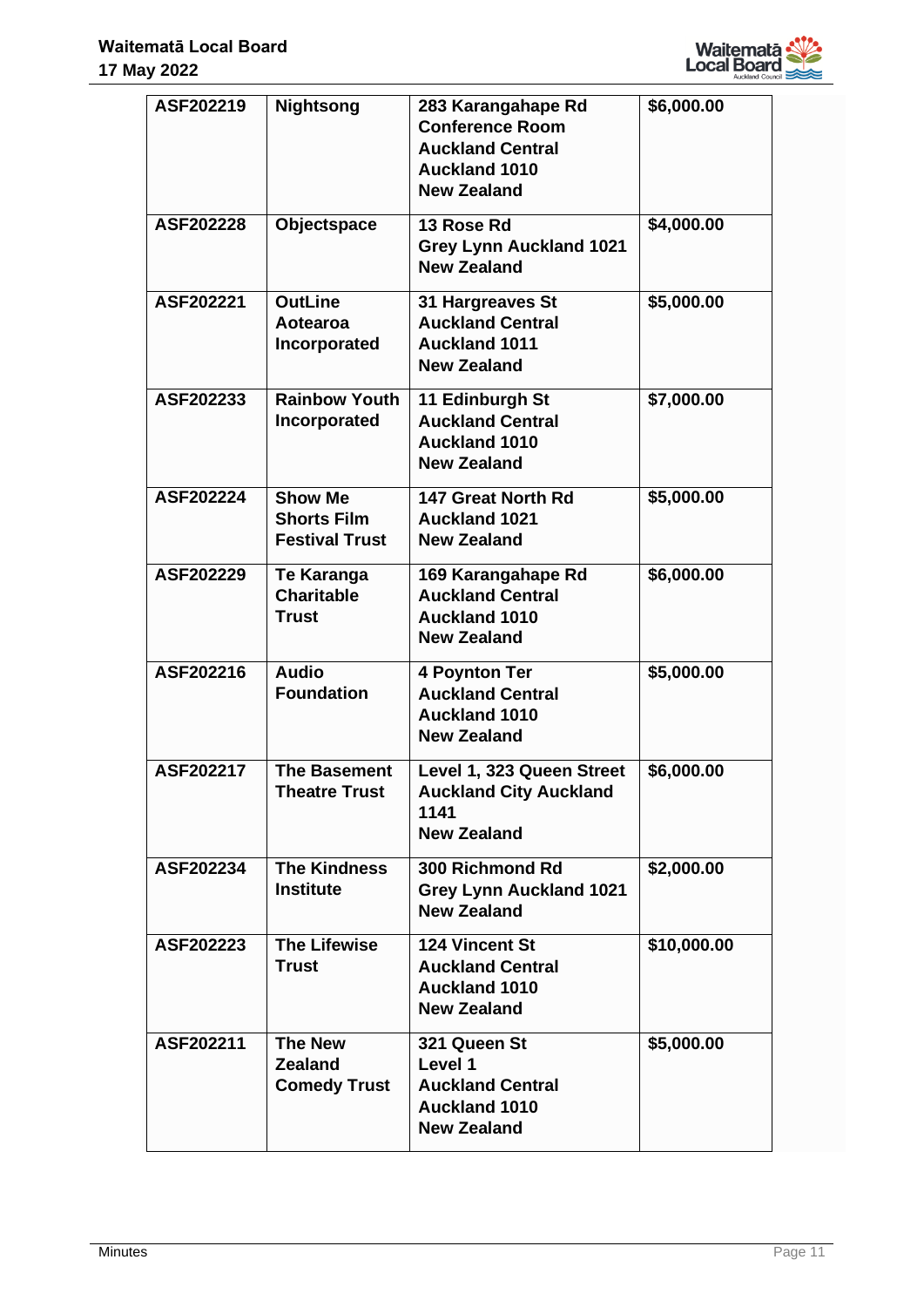

| ASF202207 | The Yes And<br>Trust                    | 51 MacKelvie St<br><b>Grey Lynn Auckland 1021</b><br><b>New Zealand</b>    | \$8,000.00   |
|-----------|-----------------------------------------|----------------------------------------------------------------------------|--------------|
| ASF202210 | <b>Toi Ora Live</b><br><b>Art Trust</b> | <b>6 Putiki St</b><br><b>Grey Lynn Auckland 1021</b><br><b>New Zealand</b> | \$4,000.00   |
| Total:    |                                         |                                                                            | \$108,600.00 |

Chair Northey declared an interest in the grant applications and took no part in discussion or voting on the following:

- ASF202209 Tenants Protection Association (Auckland) as he is a member.
- ASF202218 Foundation for Peace Studies Aotearoa/New Zealand as he Chairs a Peace Foundation Committee and is a Patron.
- ASF202203 YMCA North as he is a Member of the Auckland YMCA Fitness Centre.

Chair Northey vacated the Chair for Deputy Chair Bonham and left the meeting for this item.

#### Resolution number WTM/2022/89

MOVED by Deputy Chairperson A Bonham, seconded by Member G Gunthorp:

# **That the Waitematā Local Board:**

**b) approve the following applications received for the Waitematā Accommodation Support Fund 2021/2022, listed in Table Two:**

| <b>Application</b><br>ID | <b>Organisation</b>                                                                    | <b>Accommodation</b><br><b>Location</b>                                                        | <b>Amount</b><br>approved |                |
|--------------------------|----------------------------------------------------------------------------------------|------------------------------------------------------------------------------------------------|---------------------------|----------------|
| ASF202209                | <b>Tenants</b><br><b>Protection</b><br><b>Association</b><br>(Auckland)                | 147 Great North Rd<br><b>Grey Lynn Auckland</b><br>1021<br><b>New Zealand</b>                  | \$6,000.00                |                |
| ASF202203                | <b>YMCA North</b>                                                                      | 149 Greys Ave<br><b>Auckland Central</b><br><b>Auckland 1010</b><br><b>New Zealand</b>         | \$8,000.00                |                |
| ASF202218                | <b>Foundation for</b><br><b>Peace Studies</b><br><b>Aotearoa/New</b><br><b>Zealand</b> | 78 Pitt St<br>Level 2<br><b>Auckland Central</b><br><b>Auckland 1010</b><br><b>New Zealand</b> | \$2400.00                 |                |
| <b>Overall Total</b>     |                                                                                        |                                                                                                | \$125,000.00              |                |
|                          |                                                                                        |                                                                                                |                           | <b>CARRIED</b> |

Deputy Chair Bonham vacated the Chair. Chair Northey returned to the meeting and resumed the Chair.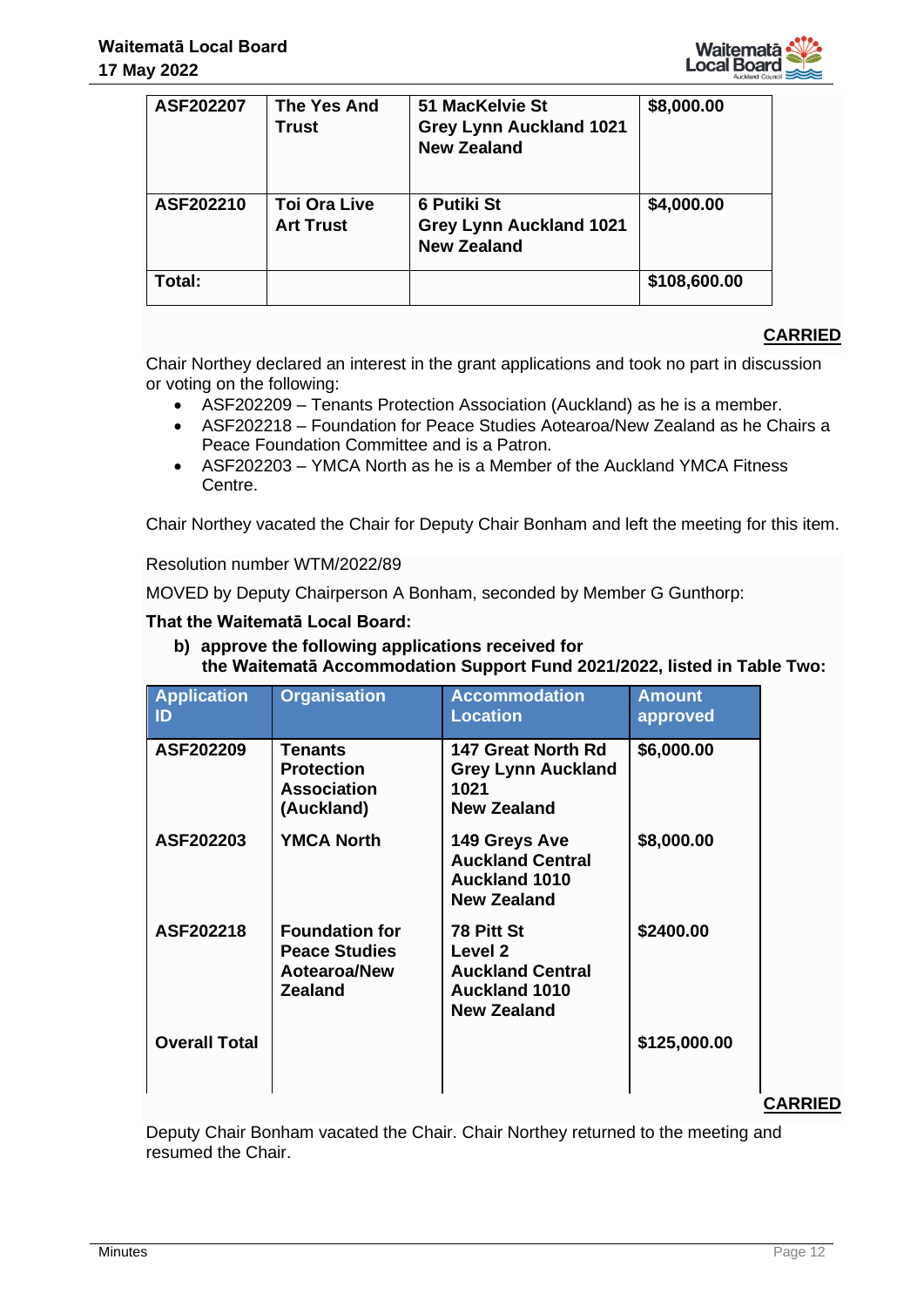

Resolution number WTM/2022/90

MOVED by Chairperson R Northey, seconded by Member GF Fryer:

# **That the Waitematā Local Board:**

**b) decline to fund the applications received for the Waitematā Accommodation Support Fund, listed in Table Three:**

| <b>Application</b><br>ID | <b>Organisation</b>                                                                                                | <b>Accommodation</b><br><b>Location</b>                                                                                                               | <b>Decline Reason</b>                                                                                               |
|--------------------------|--------------------------------------------------------------------------------------------------------------------|-------------------------------------------------------------------------------------------------------------------------------------------------------|---------------------------------------------------------------------------------------------------------------------|
| ASF202220                | <b>The New Zealand</b><br><b>Society of Authors</b><br>Te Puni Kaituhi o<br><b>Aotearoa (PEN NZ)</b><br><b>Inc</b> | Level 6, 19 Como St,<br><b>Takapuna Auckland</b><br>1440<br><b>New Zealand</b>                                                                        | <b>Decline - Project</b><br>not benefiting<br>local board area<br>directly                                          |
| ASF202232                | <b>The Raukatauri</b><br><b>Music Therapy</b><br><b>Trust</b>                                                      | <b>5 Carlton Gore Rd</b><br><b>Grafton Auckland</b><br>1023<br><b>New Zealand</b>                                                                     | <b>Decline - Grant</b><br>round<br>oversubscribed                                                                   |
| ASF202230                | <b>AKSamba</b><br>Incorporated                                                                                     | <b>Auckland Bowling</b><br>Club<br><b>100 Stanley Street</b><br><b>Parnell Auckland</b><br>1010<br><b>New Zealand</b>                                 | Decline - not<br>eligible under<br><b>Waitematā Grants</b><br>Programme as it<br>is on a Council-<br>owned property |
| ASF202206                | <b>CNSST</b><br>Foundation,<br>formerly known as<br><b>Chinese New</b><br><b>Settlers Services</b><br><b>Trust</b> | <b>15 Clifton Court</b><br><b>Panmure Auckland</b><br>1072<br><b>New Zealand</b>                                                                      | Decline - not<br>eligible under<br><b>Waitematā Grants</b><br>Programme as it<br>is on a Council-<br>owned property |
| ASF202213                | <b>Hackland</b>                                                                                                    | 21 Newton Rd<br><b>Grey Lynn Auckland</b><br>1010<br><b>New Zealand</b>                                                                               | Decline - not<br>eligible under<br><b>Waitematā Grants</b><br>Programme as it<br>is on a Council-<br>owned property |
| ASF202227                | <b>Spirit of Adventure</b><br><b>Trust</b>                                                                         | <b>Princes Wharf</b><br><b>Cnr Quay Street &amp;</b><br><b>Hobson Street</b><br><b>Auckland Central</b><br><b>Auckland 1010</b><br><b>New Zealand</b> | Decline - not<br>eligible under<br><b>Waitematā Grants</b><br>Programme as it<br>is on a Council-<br>owned property |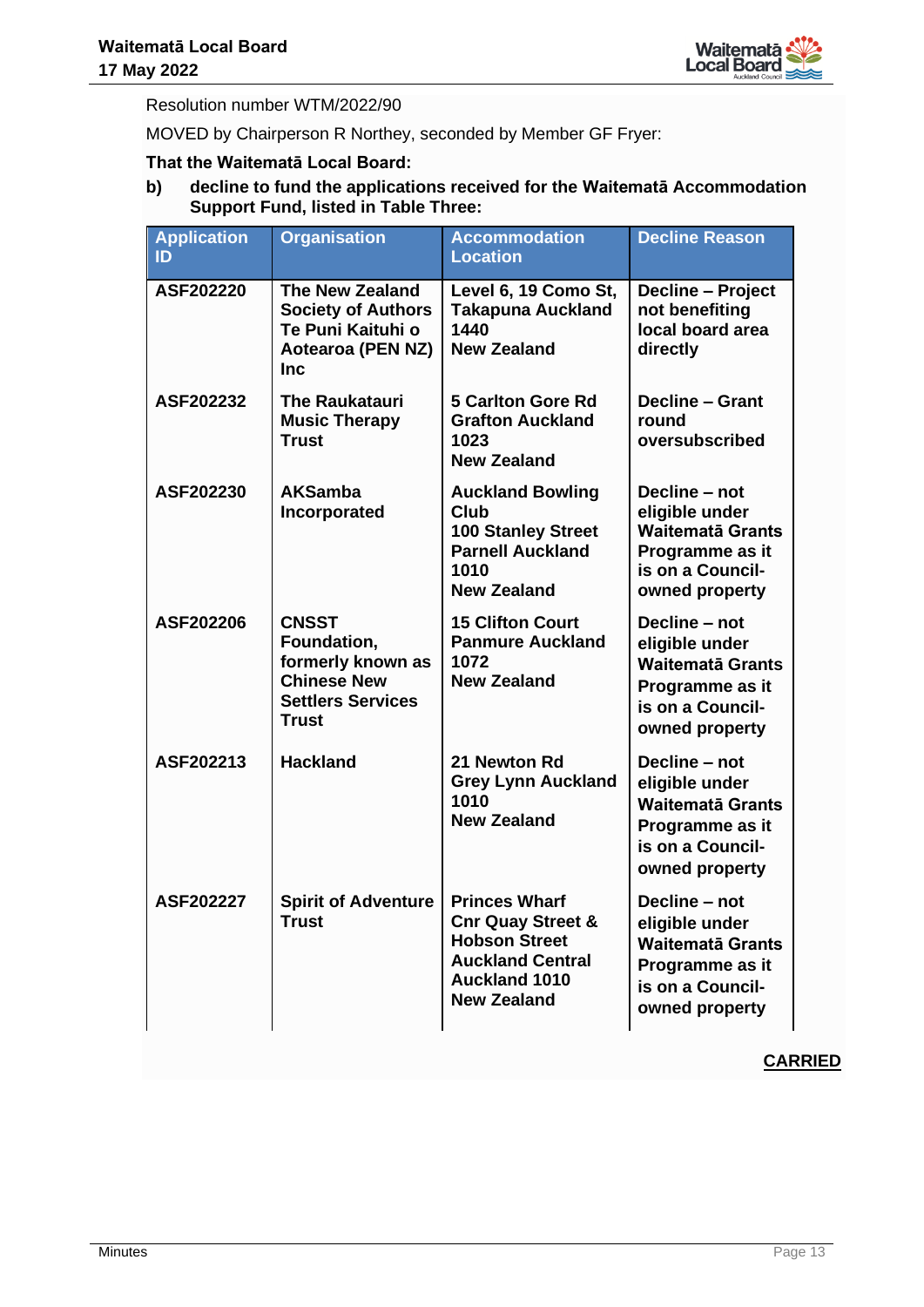

## **17 Waitematā Local Grant Round and Multi-board Grant Round Two 2021/2022 grant allocations**

# Resolution number WTM/2022/91

MOVED by Chairperson R Northey, seconded by Deputy Chairperson A Bonham:

#### **That the Waitematā Local Board:**

**a) agree to fund the applications received for the Waitematā Local Grants round two for the amounts as listed in Table One below:**

| <b>Application</b><br>ID | <b>Organisation</b>                                                                                                                                                                                                                          | <b>Main focus</b>       | <b>Requesting</b><br>funding for                                                                                                                                                                  | <b>Amount</b><br>approved |
|--------------------------|----------------------------------------------------------------------------------------------------------------------------------------------------------------------------------------------------------------------------------------------|-------------------------|---------------------------------------------------------------------------------------------------------------------------------------------------------------------------------------------------|---------------------------|
| LG2220-201               | <b>Auckland</b><br><b>Basketball</b><br><b>Services</b><br>Limited                                                                                                                                                                           | Sport and<br>recreation | <b>Towards the</b><br>costs of hall hire<br>and two junior<br>coaches                                                                                                                             | \$2,500.00                |
| LG2220-203               | <b>Auckland City</b><br><b>Mission</b>                                                                                                                                                                                                       | <b>Community</b>        | <b>Towards the cost</b><br>of operation<br>expenses                                                                                                                                               | \$3,000.00                |
| LG2220-235               | <b>The</b><br>Institution of<br><b>Professional</b><br><b>Engineers</b><br><b>New Zealand</b><br>Incorporated<br><b>The</b><br><b>Institution of</b><br><b>Professional</b><br><b>Engineers</b><br><b>New Zealand</b><br><b>Incorporated</b> | <b>Environment</b>      | <b>Towards the</b><br>costs of the<br><b>Auckland King</b><br><b>Tides Initiative</b><br><b>Community Coast</b><br><b>Snap Beach</b><br>Monitoring in the<br><b>Waitemata local</b><br>board area | \$5,000.00                |
| LG2220-226               | For the Love<br>of Bees<br><b>Charitable</b><br><b>Trust</b>                                                                                                                                                                                 | <b>Environment</b>      | <b>Towards the cost</b><br>of lights and<br>sensors including<br>installation for the<br><b>OMG Garden</b>                                                                                        | \$4,800.00                |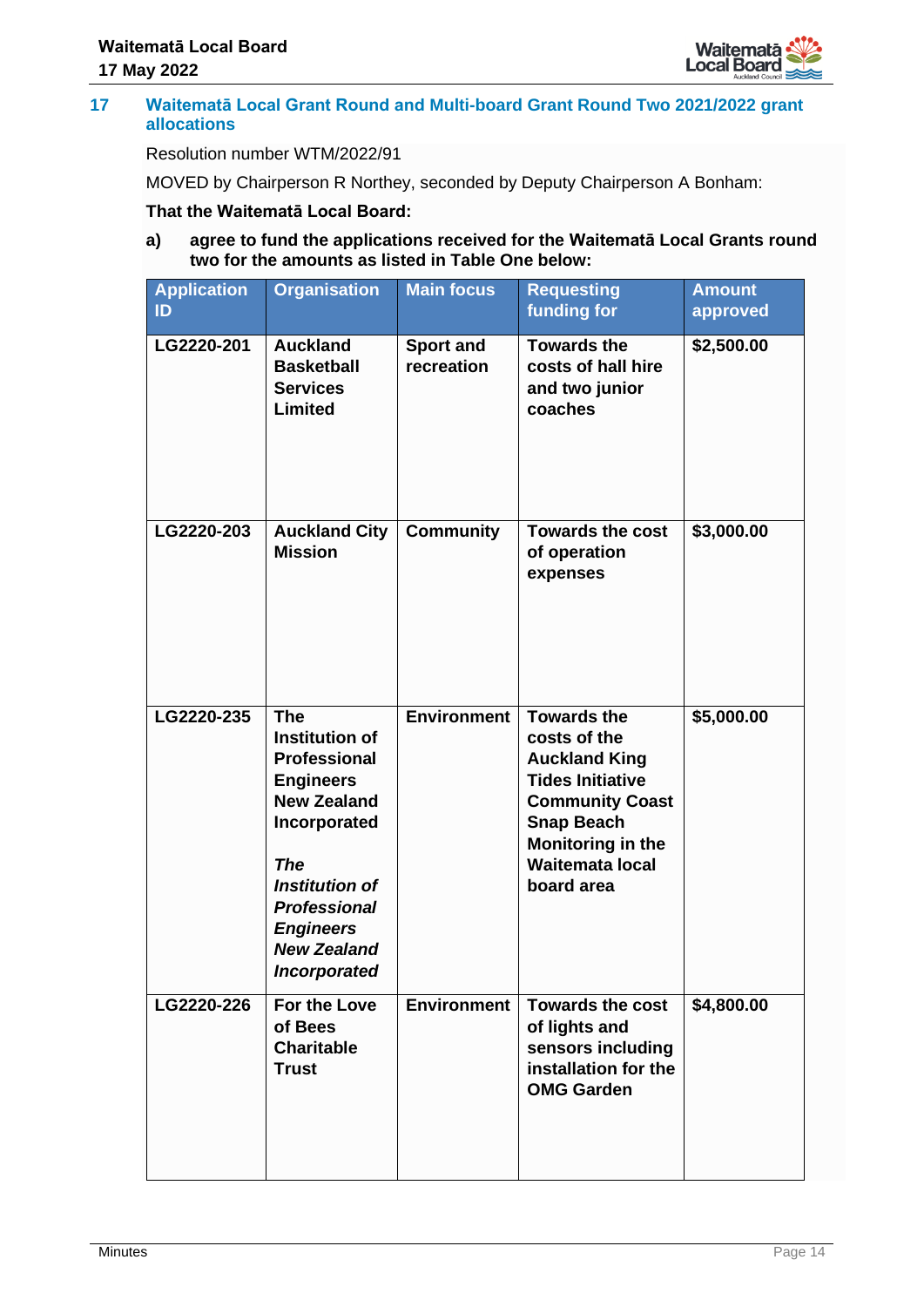

| LG2220-224 | <b>Grey Lynn</b><br><b>Community</b><br><b>Centre</b><br>Incorporated                                       | <b>Community</b>                   | <b>Towards the cost</b><br>of tables, chairs<br>and branding for<br>the new furniture                                           | \$5,000.00                                                                                        |
|------------|-------------------------------------------------------------------------------------------------------------|------------------------------------|---------------------------------------------------------------------------------------------------------------------------------|---------------------------------------------------------------------------------------------------|
| LG2220-233 | <b>New Zealand</b><br><b>Council Of</b><br><b>Victim</b><br><b>Support</b><br><b>Groups</b><br>Incorporated | <b>Community</b>                   | Towards a<br>contribution for<br>the Auckland<br><b>West Volunteer</b><br><b>Support Worker</b><br>programme                    | \$5,000.00                                                                                        |
| LG2220-204 | <b>Newmarket</b><br><b>Business</b><br><b>Association</b>                                                   | <b>Historic</b><br><b>Heritage</b> | <b>Towards the cost</b><br>of sign<br>manufacturing<br>including<br>installation                                                | \$7,000.00<br>noting that<br>the<br><b>Waitematā</b><br><b>Local Board</b><br>logo is<br>included |
| LG2220-234 | <b>The</b><br>Raukatauri<br><b>Music</b><br><b>Therapy Trust</b>                                            | <b>Community</b>                   | <b>Towards a</b><br>dishwasher,<br>vacuum cleaner,<br>banners and<br><b>instruments</b><br>including a guitar<br>and a keyboard | \$2,000.00<br>(towards<br>instruments)                                                            |
| LG2220-230 | <b>Show Me</b><br><b>Shorts Film</b><br><b>Festival Trust</b><br><b>Board</b>                               | Arts and<br>culture                | <b>Towards the cost</b><br>of the 17th annual<br><b>Show Me Shorts</b><br><b>Film Festival</b>                                  | \$2,500.00                                                                                        |
| LG2220-218 | <b>Sugarlicks</b><br><b>Records</b><br><b>Limited</b>                                                       | <b>Arts and</b><br>culture         | <b>Towards</b><br>associated costs<br>of the Hui te<br>Rangi Ora - The<br><b>Shed Wananga</b><br>project                        | \$8,000.00                                                                                        |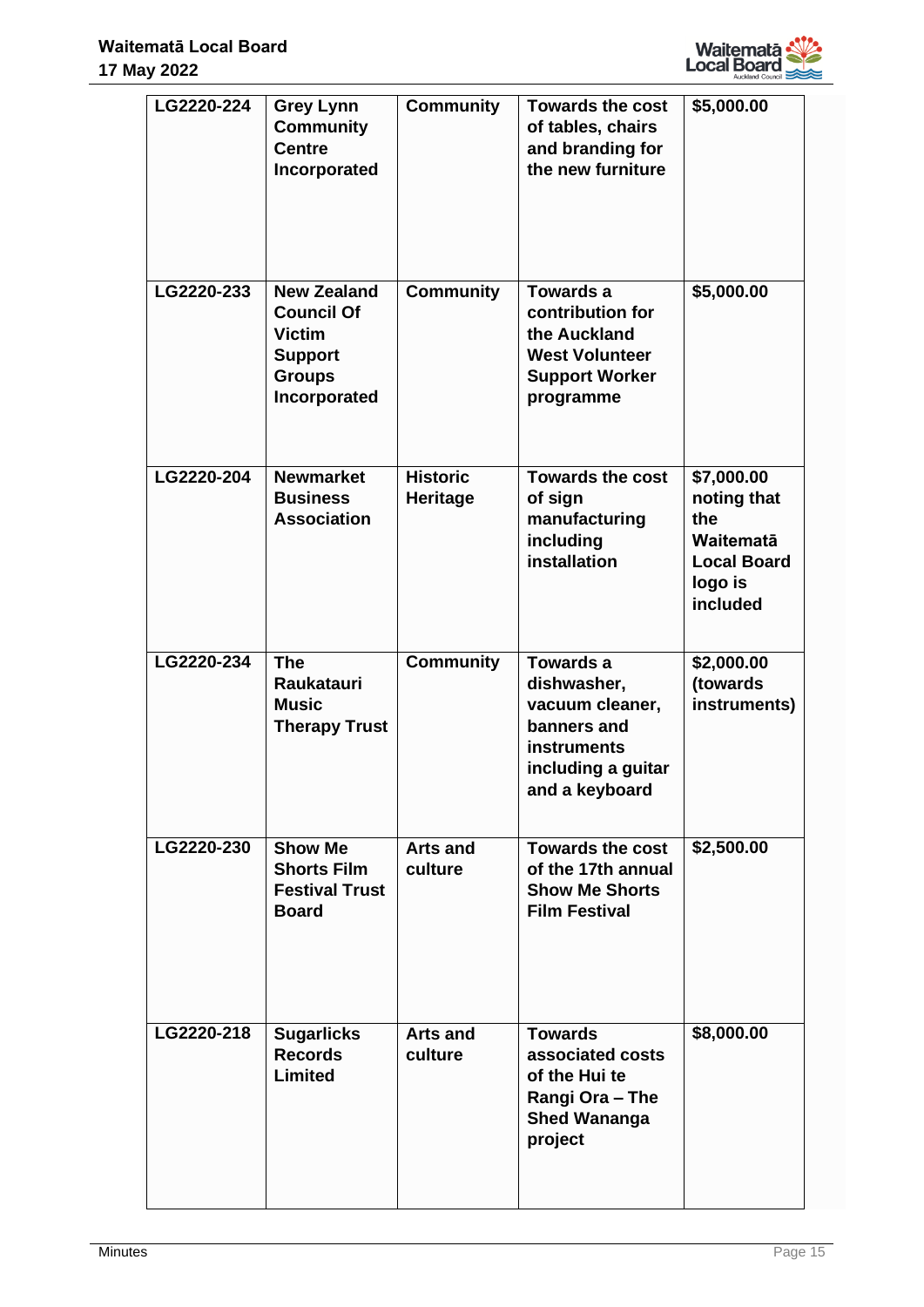

| LG2220-219 | <b>Community</b><br><b>Groups</b><br><b>Feeding the</b><br><b>Homeless</b><br>Incorporated<br><b>Community</b><br><b>Groups</b><br><b>Feeding the</b><br><b>Homeless</b> |                                | <b>Towards the food</b><br>and packaging<br>and utensils                                                                                                                      | \$1,000.00 |
|------------|--------------------------------------------------------------------------------------------------------------------------------------------------------------------------|--------------------------------|-------------------------------------------------------------------------------------------------------------------------------------------------------------------------------|------------|
| LG2220-206 | <b>New Zealand</b><br><b>Guitar</b><br><b>Ensemble</b><br><b>Charitable</b><br><b>Trust</b>                                                                              | <b>Arts and</b><br>culture     | <b>Towards the cost</b><br>of venue hire                                                                                                                                      | \$1,000.00 |
| LG2220-208 | <b>Tardigrade</b><br><b>World Trust</b>                                                                                                                                  | <b>Arts and</b><br>culture     | <b>Towards</b><br>production and<br>associated costs<br>for the Tardigrade<br><b>World Podcast</b><br>and Video                                                               | \$2,000.00 |
| LG2220-210 | <b>The Auckland</b><br><b>Table Tennis</b><br><b>Association</b><br>Incorporated                                                                                         | <b>Sport and</b><br>recreation | <b>Towards the cost</b><br>of five table<br>tennis tables, the<br>salary of a<br>development<br>coach, and one<br>year support and<br>maintenance for<br><b>Seekapong App</b> | \$1,500.00 |
| LG2220-227 | <b>The Period</b><br><b>Place</b>                                                                                                                                        | <b>Community</b>               | <b>Towards the</b><br><b>Impact Partner</b><br>Programme                                                                                                                      | \$5,000.00 |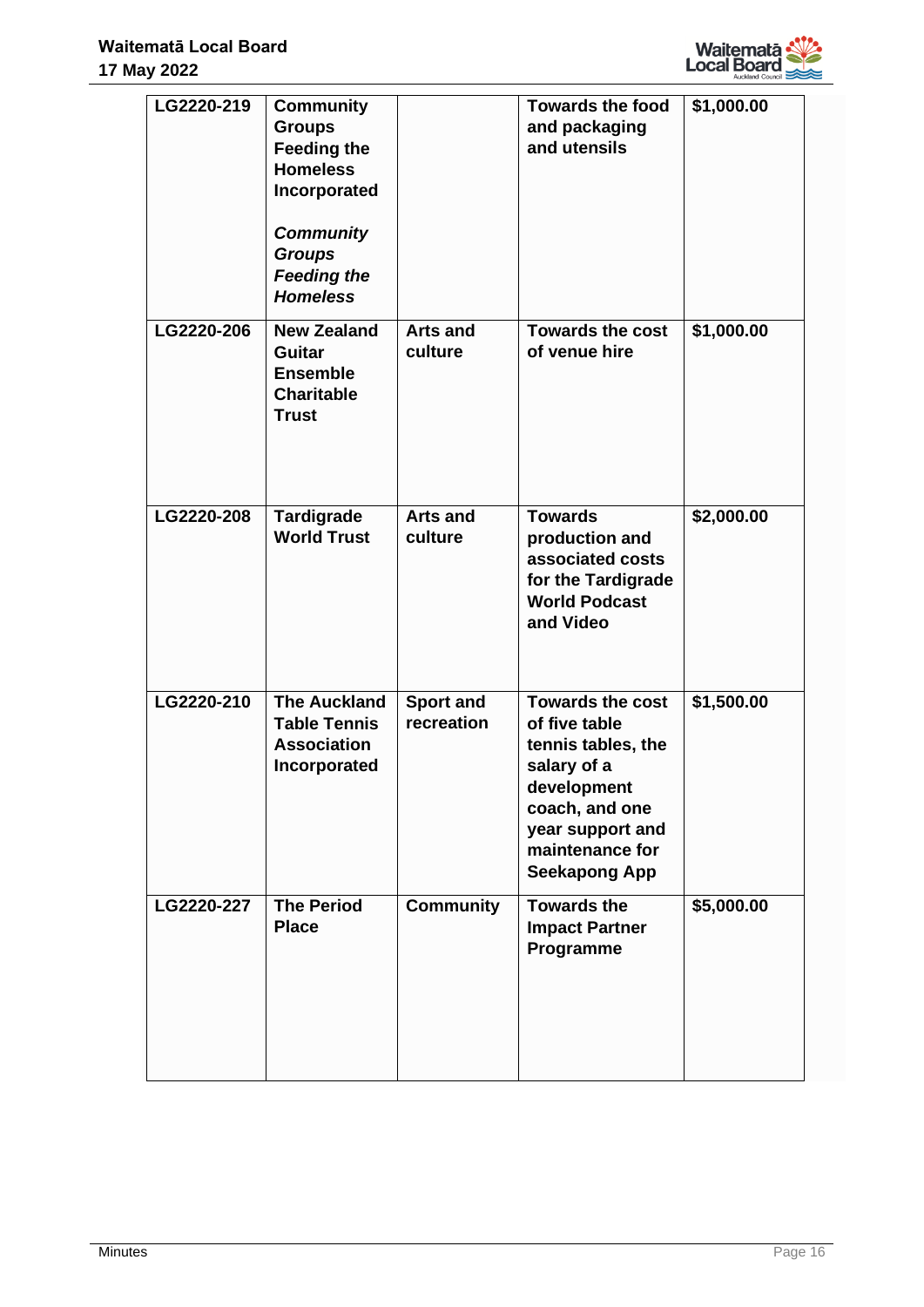

| LG2220-231   | Western<br><b>Springs</b><br><b>Association</b><br><b>Football Club</b><br>Incorporated | Sport and<br>recreation | <b>Towards the cost</b><br>of the delivery of<br>gender neutral<br>facilities for the<br><b>WWC2023</b> | \$8,000.00  |
|--------------|-----------------------------------------------------------------------------------------|-------------------------|---------------------------------------------------------------------------------------------------------|-------------|
| <b>Total</b> |                                                                                         |                         |                                                                                                         | \$63,300.00 |

# Resolution number WTM/2022/92

MOVED by Chairperson R Northey, seconded by Member KL Leoni:

# **That the Waitematā Local Board:**

**b) decline the following applications received for the Waitematā Local Grants round two, listed in Table Two:**

| <b>Application</b><br>ID | <b>Organisation</b>                                             | <b>Main focus</b>              | <b>Requesting</b><br>funding for                                                                           | <b>Decline reason</b>                                                                                                       |
|--------------------------|-----------------------------------------------------------------|--------------------------------|------------------------------------------------------------------------------------------------------------|-----------------------------------------------------------------------------------------------------------------------------|
| LG2220-220               | <b>Auckland</b><br><b>Indian Sports</b><br>Club<br>Incorporated | <b>Sport and</b><br>recreation | <b>Towards hockey</b><br>balls, standard<br>and elite, as well<br>as hockey face<br>masks                  | Decline - lack<br>of previous<br>accountability<br>reporting.                                                               |
| LG2220-225               | <b>Authenticity</b><br>Aotearoa                                 | <b>Events</b>                  | <b>Towards venue</b><br>hire and<br>catering for the<br>Women of<br><b>Colour</b><br><b>Conference</b>     | Decline-<br><b>Application</b><br>insufficiently<br>developed                                                               |
| LG2220-236               | <b>Badminton</b><br><b>New Zealand</b><br>Incorporated          | <b>Sport and</b><br>recreation | <b>Towards the</b><br>cost of venue<br>hire for the New<br><b>Zealand National</b><br><b>Championships</b> | <b>Decline - There</b><br>is low<br>alignment with<br>the local<br>board's<br>priorities and/<br>or community<br>outcome(s) |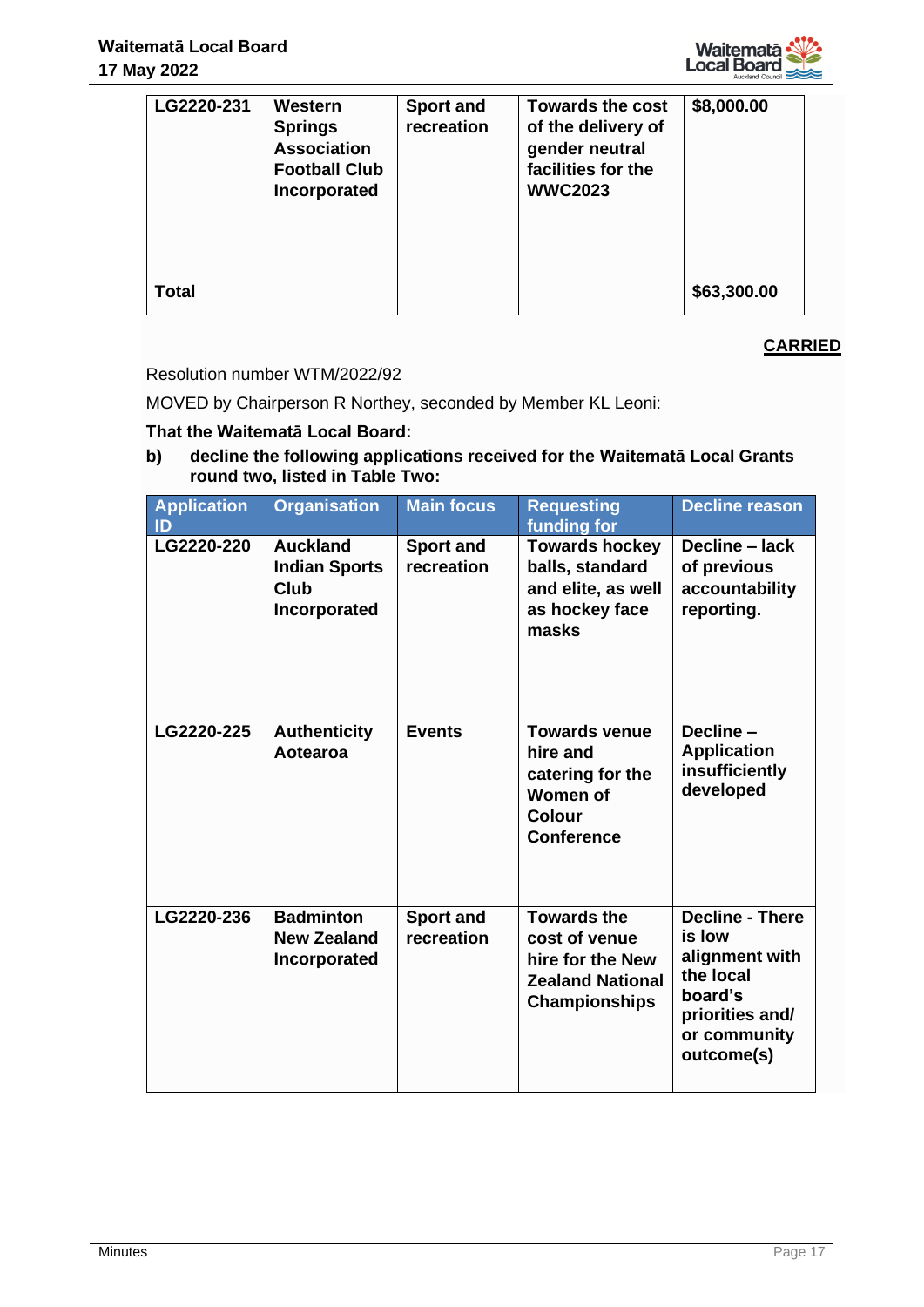

| LG2220-212 | <b>City Pathway</b><br><b>Trust</b>                                         | <b>Community</b>           | Towards 35% of<br>the City Pathway<br><b>Trust budget</b><br>from 1 July 2022<br>to 30 June 2023                               | <b>Decline - There</b><br>is low<br>alignment with<br>the local<br>board's<br>priorities and/<br>or community<br>outcome(s)                                                             |
|------------|-----------------------------------------------------------------------------|----------------------------|--------------------------------------------------------------------------------------------------------------------------------|-----------------------------------------------------------------------------------------------------------------------------------------------------------------------------------------|
| LG2220-202 | Everybody<br><b>Eats</b><br><b>Charitable</b><br><b>Trust</b>               | <b>Community</b>           | <b>Towards the</b><br>cost of food,<br>salaries, cutlery<br>and packaging                                                      | Decline - other<br>funding<br>sources<br>available                                                                                                                                      |
| LG2220-238 | Mr. Hamish<br>Annan                                                         | <b>Arts and</b><br>culture | <b>Towards venue</b><br>hire, artists fees,<br>advertising,<br>videography,<br>photographer,<br>performer and<br>producer fees | <b>Decline - There</b><br>is low<br>alignment with<br>the local<br>board's<br>priorities and/<br>or community<br>outcome(s)                                                             |
| LG2220-228 | <b>Iki Design</b><br>Limited                                                | <b>Arts and</b><br>culture | <b>Towards the</b><br>costs of a<br>jewelry making<br>workshop<br>including rent                                               | <b>Decline - There</b><br>is low<br>alignment with<br>the local<br>board's<br>priorities and/<br>or community<br>outcome(s)                                                             |
| LG2220-237 | Tardigrade<br><b>World Trust</b><br><b>Tardigrade</b><br><b>World Trust</b> | <b>Community</b>           | <b>Towards the bite</b><br>the apple project                                                                                   | Decline -<br><b>Insufficient</b><br>evidence of<br>specific<br>benefits to the<br>community<br>from this<br>particular<br>project but are<br>supporting<br>another of their<br>projects |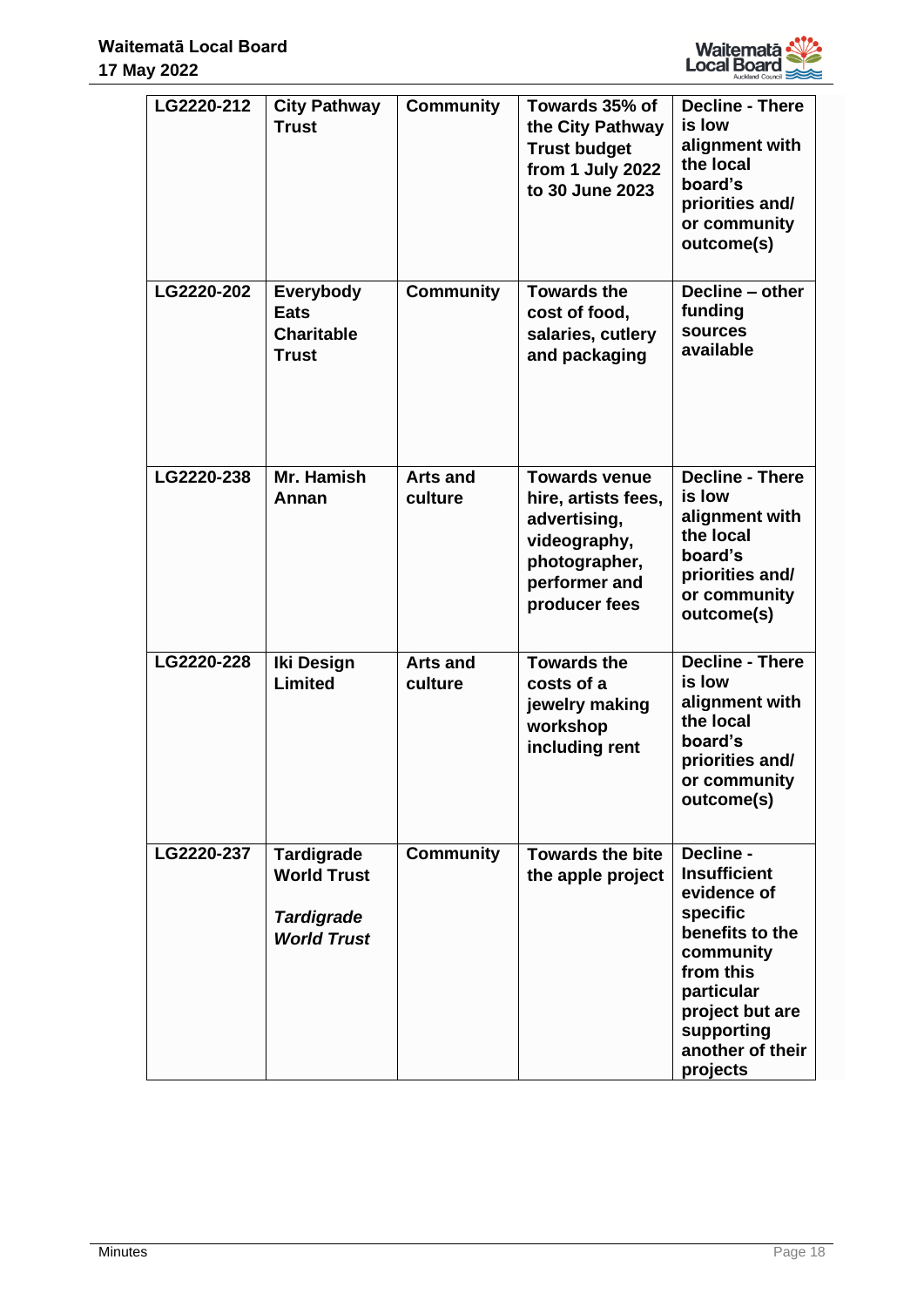

| LG2220-222 | <b>New Zealand</b><br><b>Sunday</b><br><b>School Union</b><br>Incorporated | <b>Arts and</b><br>culture | <b>Towards</b><br>improvements<br>to the fire<br>escape and<br>replacement of<br>the flooring                       | Decline-<br><b>Grants round</b><br>oversubscribe<br>d |
|------------|----------------------------------------------------------------------------|----------------------------|---------------------------------------------------------------------------------------------------------------------|-------------------------------------------------------|
| LG2220-232 | <b>Vicki Soper</b>                                                         | Sport and<br>recreation    | <b>Towards venue</b><br>hire to host<br>weekly yoga<br>classes                                                      | Decline-<br><b>Grants round</b><br>oversubscribe<br>d |
| LG2220-223 | Youthline<br><b>Auckland</b><br><b>Charitable</b><br>Trust                 | <b>Community</b>           | <b>Towards</b><br>counsellor<br>helpline training,<br>management,<br>and support<br>from June 2022<br>to March 2023 | Decline-<br>funded in first<br>local grant<br>round   |

Resolution number WTM/2022/93

MOVED by Chairperson R Northey, seconded by Member G Gunthorp:

**That the Waitematā Local Board:**

**c) approve the following applications received for the Waitematā Multi-Board Grants round two for the amounts as listed in Table Three below:**

| <b>Application</b><br><b>ID</b> | <b>Organisation</b>                         | <b>Main focus</b> | <b>Requesting</b><br>funding for                                                                                                          | <b>Amount</b><br>approved |
|---------------------------------|---------------------------------------------|-------------------|-------------------------------------------------------------------------------------------------------------------------------------------|---------------------------|
| MB2022-220                      | <b>Bellyful New</b><br><b>Zealand Trust</b> | <b>Community</b>  | <b>Towards meal</b><br>production,<br>volunteer<br>support, and<br>delivery costs in<br><b>Auckland (June</b><br>2022 - December<br>2023) | \$2,000.00                |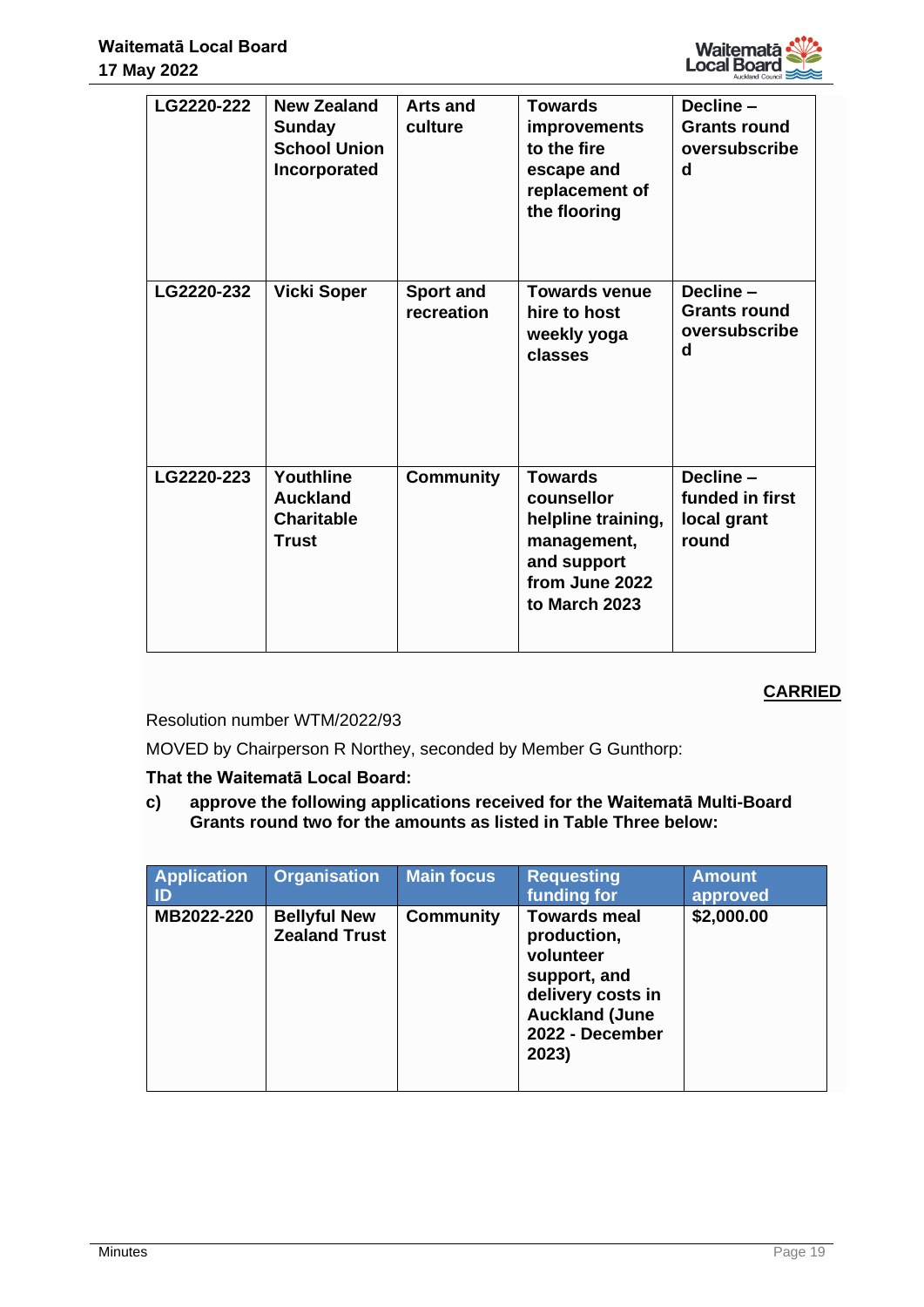

| MB2022-236 | <b>Big Buddy</b><br><b>Mentoring</b><br><b>Trust</b>                         | <b>Community</b> | <b>Towards</b><br>operational costs<br>(such as wages,<br>rent, transport,<br>equipment) to<br>recruit volunteer<br>mentors for<br>young boys with<br>no father in their<br>lives in Auckland<br>(September 2022 -<br>September 2023) | \$2,000.00                                                                              |
|------------|------------------------------------------------------------------------------|------------------|---------------------------------------------------------------------------------------------------------------------------------------------------------------------------------------------------------------------------------------|-----------------------------------------------------------------------------------------|
| MB2022-205 | <b>New Zealand</b><br><b>Eid Day Trust</b><br><b>Board</b>                   | <b>Community</b> | <b>Towards the cost</b><br>of venue hire,<br>sound, video and<br>electrical costs,<br>entertainment<br>games, furniture<br>and fixtures,<br>volunteers.<br>marketing and<br>ambulance hire,<br>for the 2022 NZ<br>Eid day.            | \$2,500.00                                                                              |
| MB2022-225 | <b>Outline</b><br>Aotearoa<br>Incorporated                                   | <b>Community</b> | Towards cost of<br>the peer support<br>service<br>programme's<br>volunteer<br>training, clinical<br>supervision,<br>advertising,<br>stationery,<br>insurance and<br>information<br>technology<br>service.                             | \$1,000.00                                                                              |
| MB2022-237 | <b>Pet Refuge</b><br><b>New Zealand</b><br><b>Charitable</b><br><b>Trust</b> | <b>Community</b> | <b>Towards</b><br>administration<br>costs for the Pet<br>Refuge shelter in<br><b>Rosedale</b><br><b>Auckland (June</b><br>2022 - December<br>2022)                                                                                    | \$1,000.00                                                                              |
| MB2022-202 | <b>Re-Creators</b><br><b>Charitable</b><br><b>Trust</b>                      | <b>Community</b> | <b>Towards free or</b><br>subsidised<br>classes of<br><b>Community</b><br><b>Upcycling DIY</b><br><b>Workshops in</b><br>various locations<br>in Auckland (June<br>2022 - March<br>2023)                                              | \$1,000.00<br>(tagged to<br>eastern parts<br>of the local<br>board area if<br>possible) |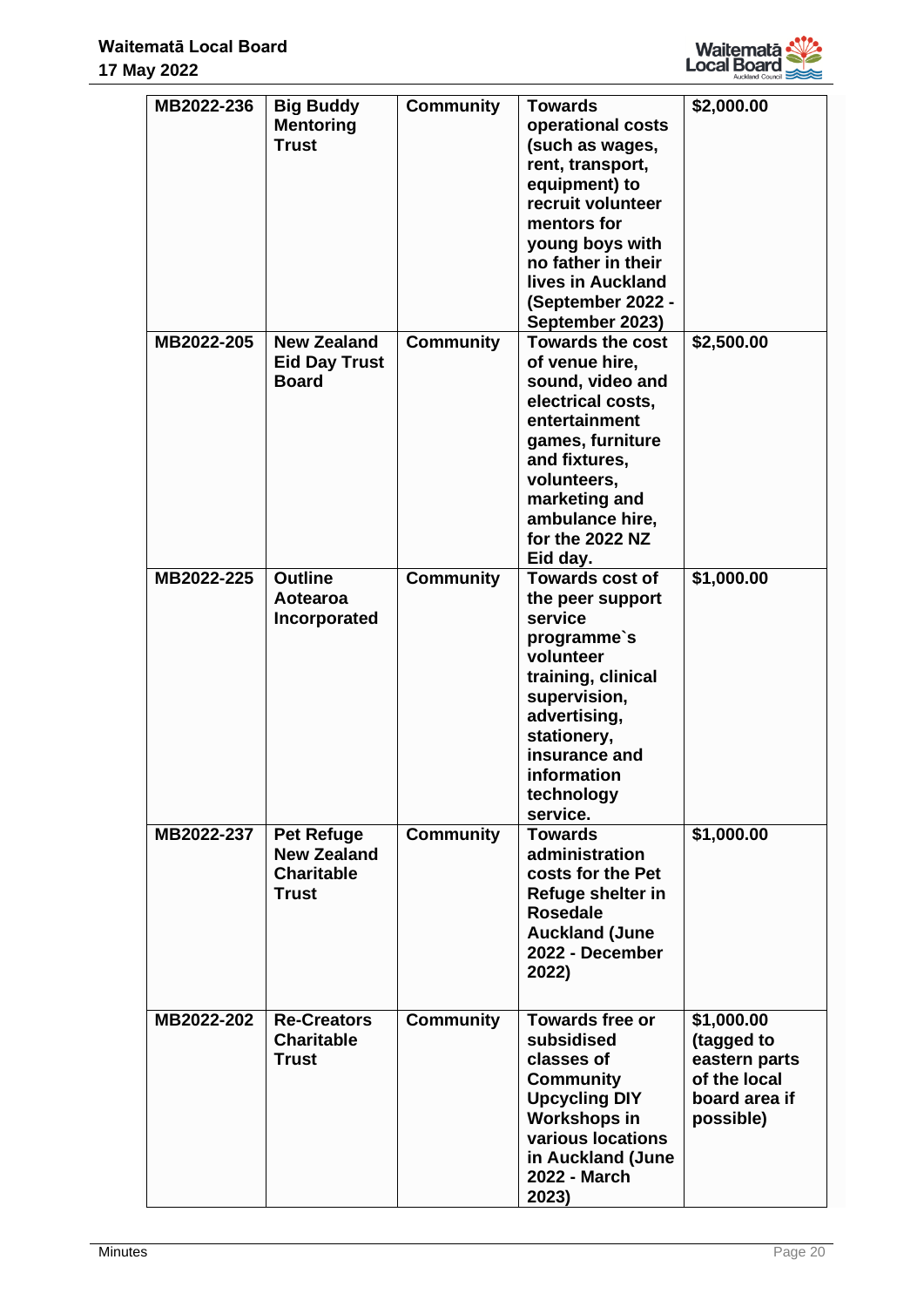

| MB2022-230 | <b>Recreate NZ</b> | <b>Community</b> | <b>Towards</b><br>volunteer<br>expenses, youth<br>facilitators, and<br>activities to run<br>'Urban Youth' in<br><b>Auckland (June</b><br>2022 - April 2023) | \$1,000.00  |
|------------|--------------------|------------------|-------------------------------------------------------------------------------------------------------------------------------------------------------------|-------------|
| Total      |                    |                  |                                                                                                                                                             | \$10,500.00 |

# *Member KL Leoni left the meeting at 4.03 pm.*

Member Fryer declared an interest in the grant applications and took no part in discussion or voting on the following:

• MB2022-252 Communities Against Alcohol Harm as she is a member of the District Licensing Committee

Resolution number WTM/2022/94

MOVED by Chairperson R Northey, seconded by Deputy Chairperson A Bonham:

#### **That the Waitematā Local Board:**

**c) agree to fund the application received for the Waitematā Multi-Board Grants round two for the amounts as listed in Table Four:**

| <b>Application</b><br>-ID | <b>Organisation</b>                                         | <b>Main focus</b> | <b>Requesting</b><br>funding for                                                                                                             | <b>Amount</b><br>approved                 |
|---------------------------|-------------------------------------------------------------|-------------------|----------------------------------------------------------------------------------------------------------------------------------------------|-------------------------------------------|
| MB2022-252                | <b>Communities</b><br><b>Against</b><br><b>Alcohol Harm</b> | <b>Community</b>  | <b>Towards</b><br>community<br>navigator<br>project in<br><b>Auckland</b><br>communities<br>and online<br>from June<br>2022 to June<br>2023. | \$1,000.00<br>(for<br>equipment<br>costs) |

# **CARRIED**

Resolution number WTM/2022/95

MOVED by Chairperson R Northey, seconded by Deputy Chairperson A Bonham:

# **That the Waitematā Local Board:**

**d) decline the applications received for the Waitematā Multi-Board Grants round two, listed in Table Five:**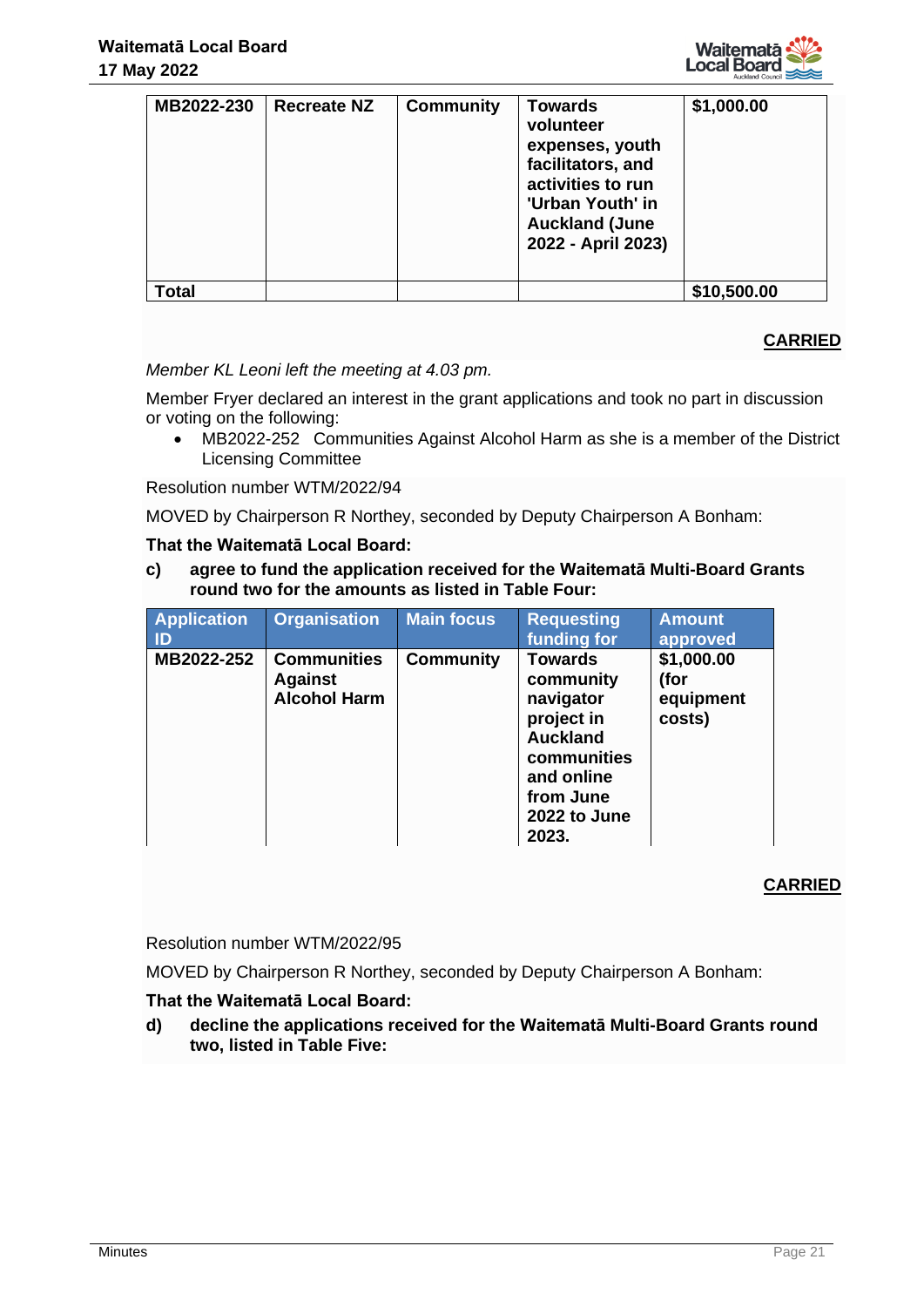

| <b>Application</b><br>ID | <b>Organisation</b>                                                                                 | <b>Main focus</b>          | <b>Requesting</b><br>funding for                                                                                                                                                | <b>Decline reason</b>                                                                                                    |
|--------------------------|-----------------------------------------------------------------------------------------------------|----------------------------|---------------------------------------------------------------------------------------------------------------------------------------------------------------------------------|--------------------------------------------------------------------------------------------------------------------------|
| MB2022-243               | <b>Anxiety New</b><br><b>Zealand Trust</b>                                                          | <b>Community</b>           | <b>Towards the</b><br>marketing<br>material costs<br>and wages of<br>co-ordinators<br>and facilitators<br>of the<br><b>Community</b><br><b>Education</b><br><b>Webinars.</b>    | <b>Decline - There</b><br>is low alignment<br>with the local<br>board's<br>priorities and/or<br>community<br>outcome(s)  |
| MB2022-216               | <b>Assistance</b><br>Dogs NZ<br><b>Trust</b>                                                        | <b>Community</b>           | <b>Towards wages</b><br>of puppy<br>development<br>advisor and<br>client instructor<br>in Auckland<br>(June 2022 -<br>December 2022)                                            | <b>Decline - There</b><br>is low alignment<br>with the local<br>board's<br>priorities and/or<br>community<br>outcome(s)  |
| MB2022-239               | <b>The</b><br><b>Operating</b><br><b>Theatre Trust</b><br>t/a Tim Bray<br><b>Theatre</b><br>Company | <b>Arts and</b><br>culture | <b>Towards Gift a</b><br>Seat funding for<br>2,700 children to<br>attend The<br><b>Whale Rider in</b><br>their local area<br>for free<br>(September 2022<br>- December<br>2022) | <b>Decline - There</b><br>is low alignment<br>with the local<br>board's<br>priorities and/ or<br>community<br>outcome(s) |
| MB2022-215               | <b>The Reading</b><br><b>Revolution</b>                                                             | <b>Community</b>           | <b>Towards wages</b><br>of the manager<br>delivering the<br>"Readers<br><b>Leaders</b><br>programme"                                                                            | <b>Decline - There</b><br>is low alignment<br>with the local<br>hoard's<br>priorities and/ or<br>community<br>outcome(s) |
| MB2022-226               | <b>Social</b><br><b>Enterprise</b><br>Auckland/<br><b>Impact Hub</b><br><b>Auckland</b>             | <b>Community</b>           | <b>Towards</b><br>business events<br>with a focus on<br>equity and<br>climate from<br><b>June 2022 to</b><br><b>June 2023.</b>                                                  | This application<br>was withdrawn<br>due to wrong<br>local board area.                                                   |

*Member KL Leoni returned to the meeting at 4.07 pm.*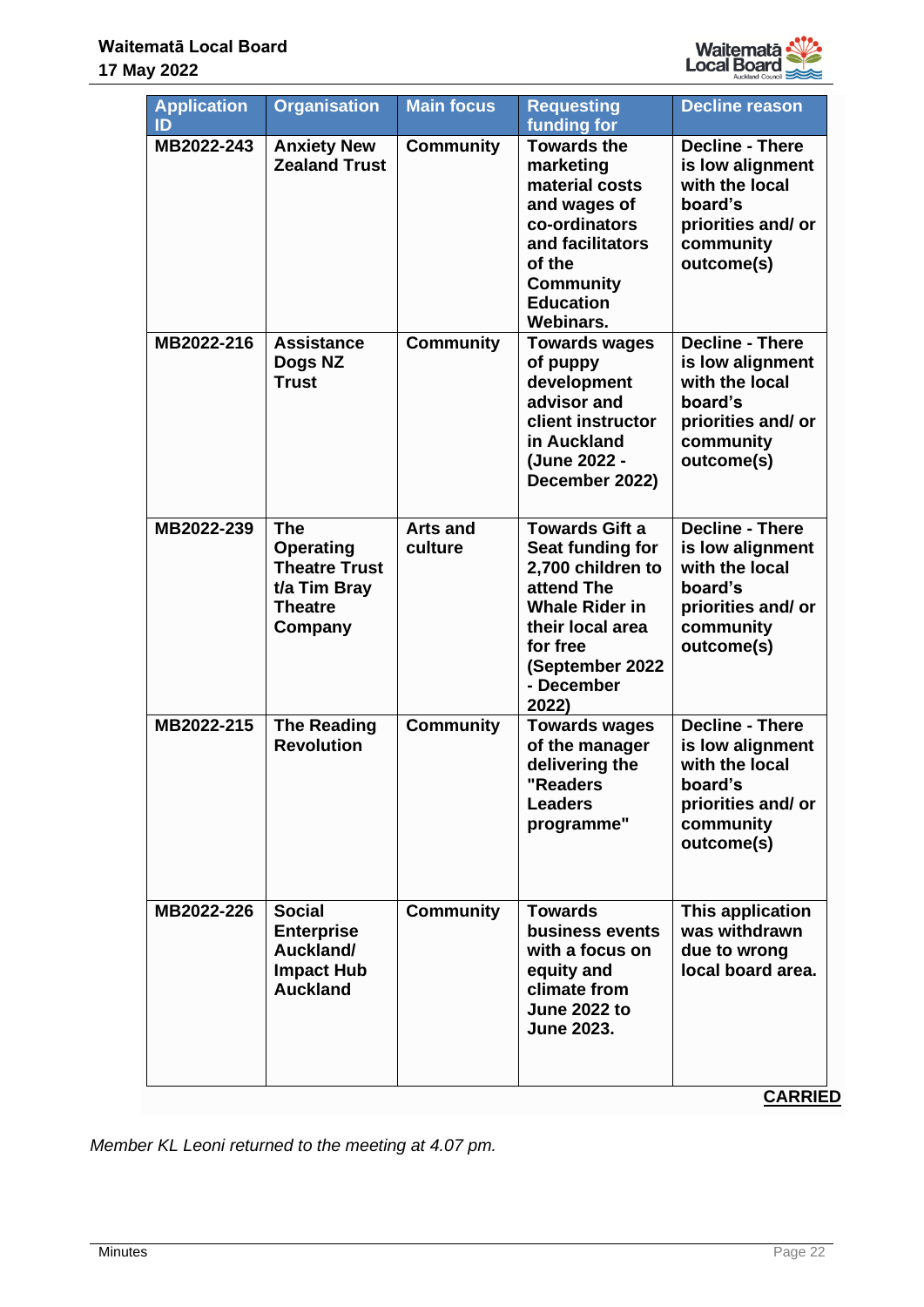

## **18 Waitematā Local Board Grants Programme 2022/2023**

Resolution number WTM/2022/96

MOVED by Chairperson R Northey, seconded by Member GS Sage:

**That the Waitematā Local Board:**

- **a) adopt the Waitematā Community Grants Programme 2022/2023 as in Attachment A**
- **b) note the higher priorities listed for grants funding:**
	- **i) inequality and lack of opportunity**
	- **ii) community action on climate change**
	- **iii) community action on environmental and biodiversity issues**
	- **iv) empowering women and girls**
	- **v) smoke-free programmes and events**
	- **vi) sustainable solutions to homelessness**
	- **vii) waste minimisation.**

**CARRIED**

#### **19 Local board feedback on Auckland Transport's proposed speed limit changes**

A document was tabled to replace Attachment A to the agenda report, and can be found on the Auckland Council website as a minutes attachment.

Resolution number WTM/2022/97

MOVED by Member G Gunthorp, seconded by Deputy Chairperson A Bonham:

#### **That the Waitematā Local Board:**

- **a) receive the tabled, updated document to replace Attachment A to the agenda report**
- **b) provide feedback on speed limit changes proposed as part of Phase Three of Auckland Transport's Safe Speeds Programme**
- **c) support the proposed speed limit changes in Ponsonby South, Parnell East, Western Springs, and Eden Terrace**
- **d) thank Auckland Transport for the inclusion of Ponsonby South, as per the Waitematā Local Board feedback on Safe Speeds Tranche 2**
- **e) reiterate our wish for the inclusion of Grey Lynn East and Grey Lynn South in future stages**
- **f) reiterate the need for gateway treatments, better pedestrian safety in Safe Speed zones, and the creation of Low Traffic Neighbourhoods.**

#### **CARRIED**

Under Standing Order 1.9.7 Member G Sage requested her abstention be recorded.

#### **Attachments**

A 17 May 2022, Waitematā Local Board, Item 19: Local board feedback on Auckland Transport's proposed speed limit changes - Updated Attachment A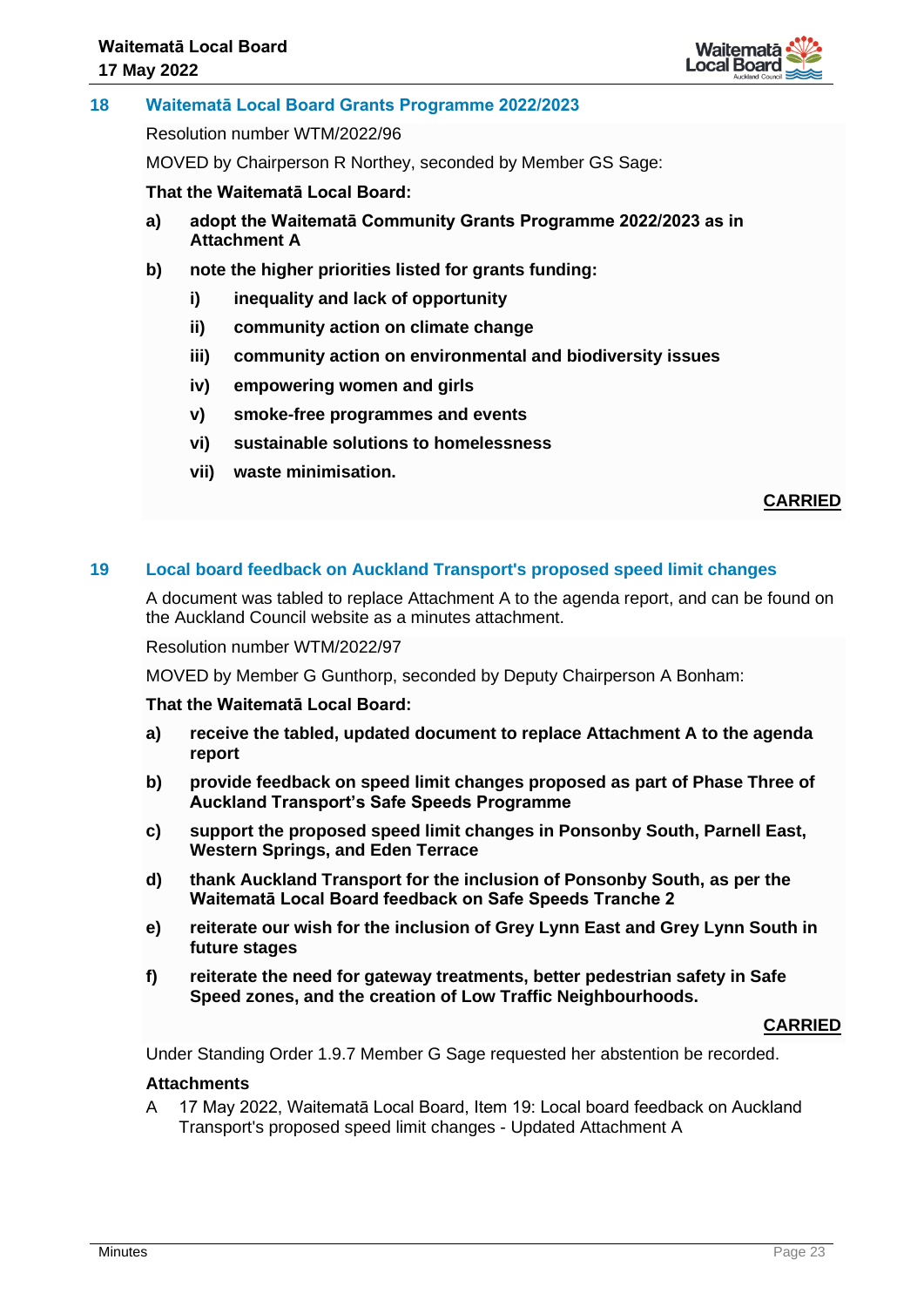

## **20 Community Facilities Network Plan Revised Action Plan (2022)**

Maclean Grindell, Senior Local Board Advisor, was in attendance to speak to this item.

Resolution number WTM/2022/98

MOVED by Chairperson R Northey, seconded by Member KL Leoni:

#### **That the Waitematā Local Board:**

- **a) support the revised Community Facilities Network Plan Action Plan (2022), provided in Attachment A**
- **b) note the inclusion of implementation of the following Waitemata Local Board area projects**
	- **i) developing a case for potential expansion or redevelopment of the Central Library to meet future needs**
	- **ii) deliver seismic remediation and heritage restoration of Leys Institute**
	- **iii) develop understanding of long-term community service provision requirements for the Maungawhau and Karanga-a Hape CRL Investment Priority Areas**
- **c) note that the Board will continue to advocate for the following projects that are listed but not yet programmed**
	- **i) investigate the need for leisure spaces in the central city area**
	- **ii) investigate the future provision of Grey Lynn paddling pool**
	- **iv) develop a business case for a multi-purpose library and community centre in Grey Lynn**
	- **v) investigate opportunities to develop Point Erin Pool as a destination outdoor pool to improve operational viability and address its deteriorating condition.**

**CARRIED**

#### **21 Draft Auckland golf investment plan**

Carole Canler, Senior Policy Manager, and Aubrey Bloomfield, Senior Policy Advisor, were in attendance to speak to this item.

Resolution number WTM/2022/99

MOVED by Deputy Chairperson A Bonham, seconded by Member KL Leoni:

#### **That the Waitematā Local Board:**

- **a) agree that Item 21: Draft Auckland golf investment plan be deferred until the next meeting of the Waitematā Local Board scheduled to be held on the 21st of June at 1.00pm**
- **b) request that further information be provided from staff, particularly on information obtained from stakeholder and public feedback.**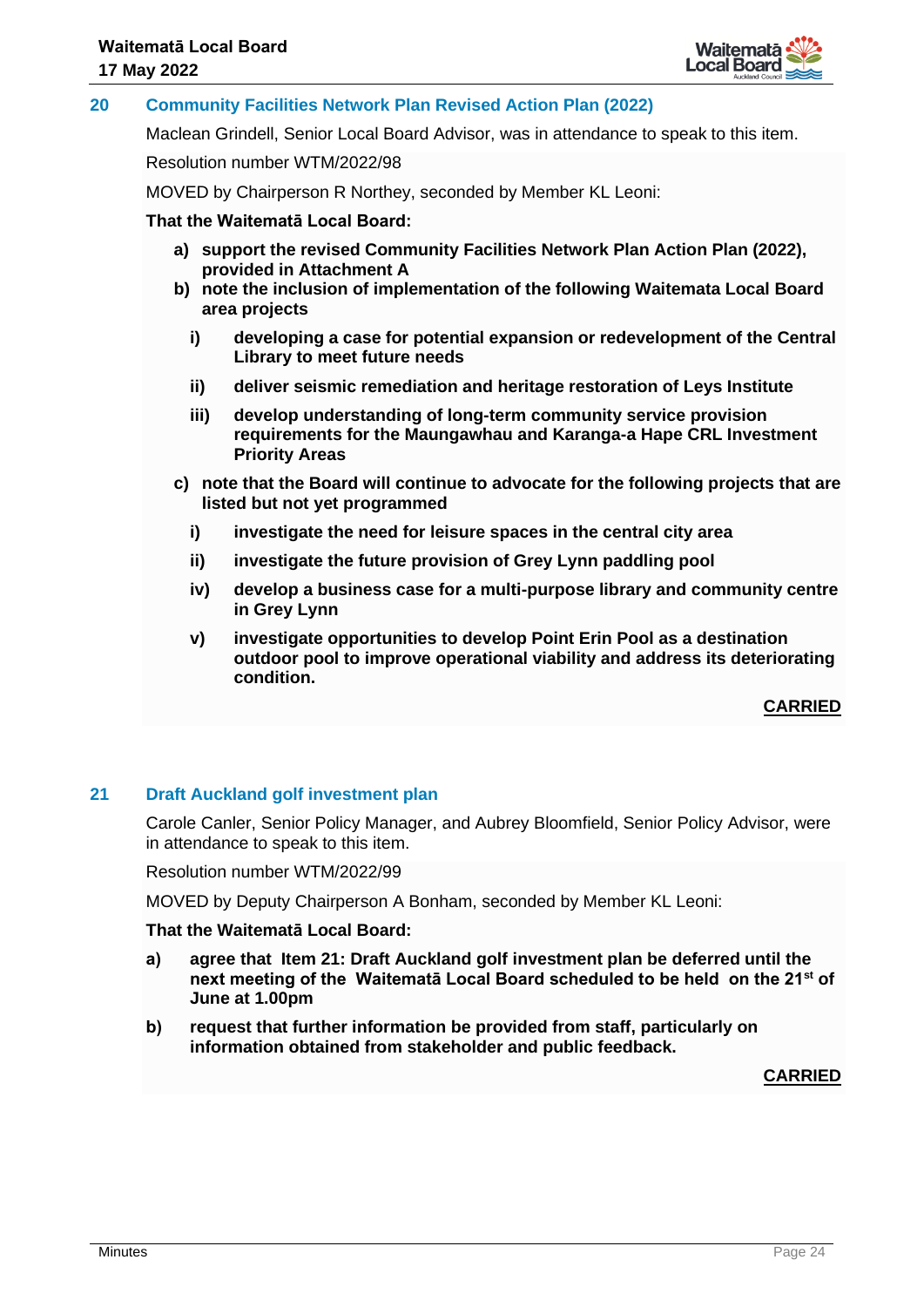

## **22 Auckland Council's Quarterly Performance Report: Waitematā Local Board for quarter three 2021/2022**

Resolution number WTM/2022/100

MOVED by Chairperson R Northey, seconded by Deputy Chairperson A Bonham:

# **That the Waitematā Local Board:**

- **a) receive the performance report for quarter three ending 31 March 2022**
- **b) note the key activities in this quarter include:**
	- **i) Waitemata Good Citizens Awards**
	- **ii) Waipapa Stream Restoration**
	- **iii) Waitemata Climate Action network actions**
	- **iv) Cox's Bay to Wharf Road Greenway**
	- **v) Waitemata Young Enterprise Scheme activities**
	- **vi) Heritage Toilets in Symonds Street renewed**
	- **vii) Central Library renewals and green roof development**
	- **viii) Myers Park Caretakers Cottage and shed renewal and restoration**
	- **ix) Continuation of, and benefits from, the Low-Mow project in various Waitematā locations**
	- **x) Renewal of the cricket nets and other facilities at Victoria Park**
	- **xi) Renewal of Wairangi Wharf in Herne Bay.**

## **CARRIED**

# **23 Chairperson's report**

Resolution number WTM/2022/101

MOVED by Deputy Chairperson A Bonham, seconded by Member GS Sage:

# **That the Waitematā Local Board:**

**a) receive the Chair's report for May 2022.**

# **CARRIED**

# **24 Board member reports**

Resolution number WTM/2022/102

MOVED by Chairperson R Northey, seconded by Member GF Fryer:

# **That the Waitematā Local Board:**

- **a) receive the written reports from Deputy Chair Bonham and Member Gunthorp**
- **b) receive verbal reports from Member Fryer, Member Leoni, and Member Sandilands for May 2022.**